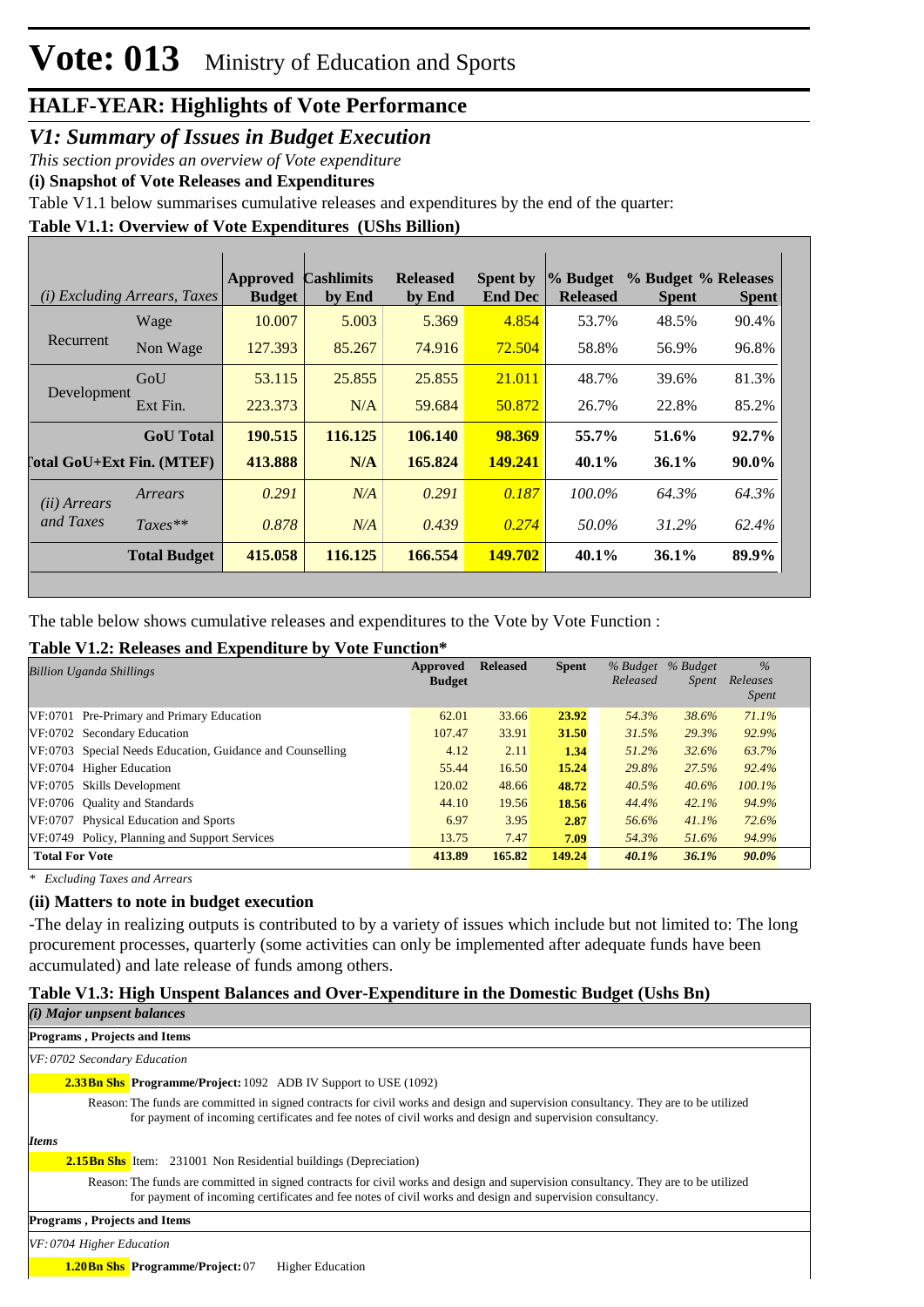| Reason: Transfer of funds to students' abroad has been effective quarter 3.                             |
|---------------------------------------------------------------------------------------------------------|
| <b>Items</b>                                                                                            |
| <b>0.79 Bn Shs</b> Item: 263106 Other Current grants (Current)                                          |
| Reason: Delay in transfer of funds to students' abroad.                                                 |
| <b>Programs, Projects and Items</b>                                                                     |
| VF: 0707 Physical Education and Sports                                                                  |
| <b>1.09 Bn Shs</b> Programme/Project: 1136 Support to Physical Education and Sports                     |
| Reason: processing of payment certificates on going                                                     |
| <b>Items</b>                                                                                            |
| <b>0.75 Bn Shs</b> Item: 231001 Non Residential buildings (Depreciation)                                |
| Reason: processing of payment certificates on going                                                     |
| Programs, Projects and Items                                                                            |
| VF: 0706 Quality and Standards                                                                          |
| 0.75Bn Shs Programme/Project: 04<br><b>Teacher Education</b>                                            |
| Reason: Delayed release of funds to UNEB and NCDC                                                       |
| <b>Items</b>                                                                                            |
| <b>1.06Bn Shs</b> Item: 263106 Other Current grants (Current)                                           |
| Reason: Delayed release of funds to UNEB and NCDC                                                       |
| <b>Programs, Projects and Items</b>                                                                     |
| VF: 0703 Special Needs Education, Guidance and Counselling                                              |
| <b>0.70 Bn Shs Programme/Project:</b> 1308 Development and Improvement of Special Needs Education (SNE) |
| Reason: Procurement process ongoing                                                                     |
|                                                                                                         |
| (ii) Expenditures in excess of the original approved budget                                             |
|                                                                                                         |
| * Excluding Taxes and Arrears                                                                           |

#### *V2: Performance Highlights*

*This section provides highlights of output performance, focusing on key outputs and actions impelemented to improve section performance.*

#### **Table V2.1: Key Vote Output Indicators and Expenditures\***

| Vote, Vote Function<br><b>Key Output</b> | <b>Approved Budget and</b><br><b>Planned outputs</b>                                                                                                                                                                                                                                                                                                  | <b>Cumulative Expenditure</b><br>and Performance                                                                                                                                                                                                                                                              | <b>Status and Reasons for any</b><br><b>Variation from Plans</b>                                                                                                                                                                                                                                                                                                 |  |  |  |  |  |
|------------------------------------------|-------------------------------------------------------------------------------------------------------------------------------------------------------------------------------------------------------------------------------------------------------------------------------------------------------------------------------------------------------|---------------------------------------------------------------------------------------------------------------------------------------------------------------------------------------------------------------------------------------------------------------------------------------------------------------|------------------------------------------------------------------------------------------------------------------------------------------------------------------------------------------------------------------------------------------------------------------------------------------------------------------------------------------------------------------|--|--|--|--|--|
|                                          | Vote Function: 0701 Pre-Primary and Primary Education                                                                                                                                                                                                                                                                                                 |                                                                                                                                                                                                                                                                                                               |                                                                                                                                                                                                                                                                                                                                                                  |  |  |  |  |  |
| <b>Output: 070102</b>                    | <b>Instructional Materials for Primary Schools</b>                                                                                                                                                                                                                                                                                                    |                                                                                                                                                                                                                                                                                                               |                                                                                                                                                                                                                                                                                                                                                                  |  |  |  |  |  |
| Description of Performance: IMU          | Procurement of 73,374 copies of to Baroque for the supply of:<br>assorted P5-P7 instructional<br>materials, 509,815 copies of<br>assorted instructional materials<br>for P5 and P6, 384 pieces of<br>assorted instructional materials<br>(Hearing Aids and their<br>accessories), 40,500 copies of<br>textbooks for the revised PTE<br>curriculum     | -Paid 80% of the contract sum<br>96,096 P.5 Science textbooks<br>and teachers' guide, 58,492 P.6<br>Science Textbooks and teachers<br>'guide, 92550 P.7 Science<br>textbooks and Trs' Guide.<br>92550 CRE textbooks and<br>Teachers' guide<br>-Paid the final 20% contract<br>sum to Publishers (St. Bernard, | -The textbooks are a carry over<br>from the previous Financial<br>Year (FY 2014/15)<br>-Balance of funds to pay the last<br>20% Installment of MK<br>Publishers is still pending,<br>awaiting Internal Auditors'<br>verification report.<br>-Instructional Materials' budget<br>meant for Capacity Building<br>was cut by 1bn<br>-Funds released were inadequate |  |  |  |  |  |
|                                          | Donor<br>And commencement of<br>procurement of instructional<br>materials for 18 schools in the<br>Karamoja region these include ;- impairment in Q1<br>Kiru Primary School, Morulem<br><b>Boys Primary School (Mixed</b><br>School), Orwamuge Primary<br>school Kalas Girls Primary<br>School, Katikit Primary School,<br>Kalas Boys Primary School, | Education) in Q1<br>-Hired Consultancy to<br>conducted Needs Assessment<br>for learners with hearing                                                                                                                                                                                                          | to procure instructional<br>materials for learners with<br>Special Needs                                                                                                                                                                                                                                                                                         |  |  |  |  |  |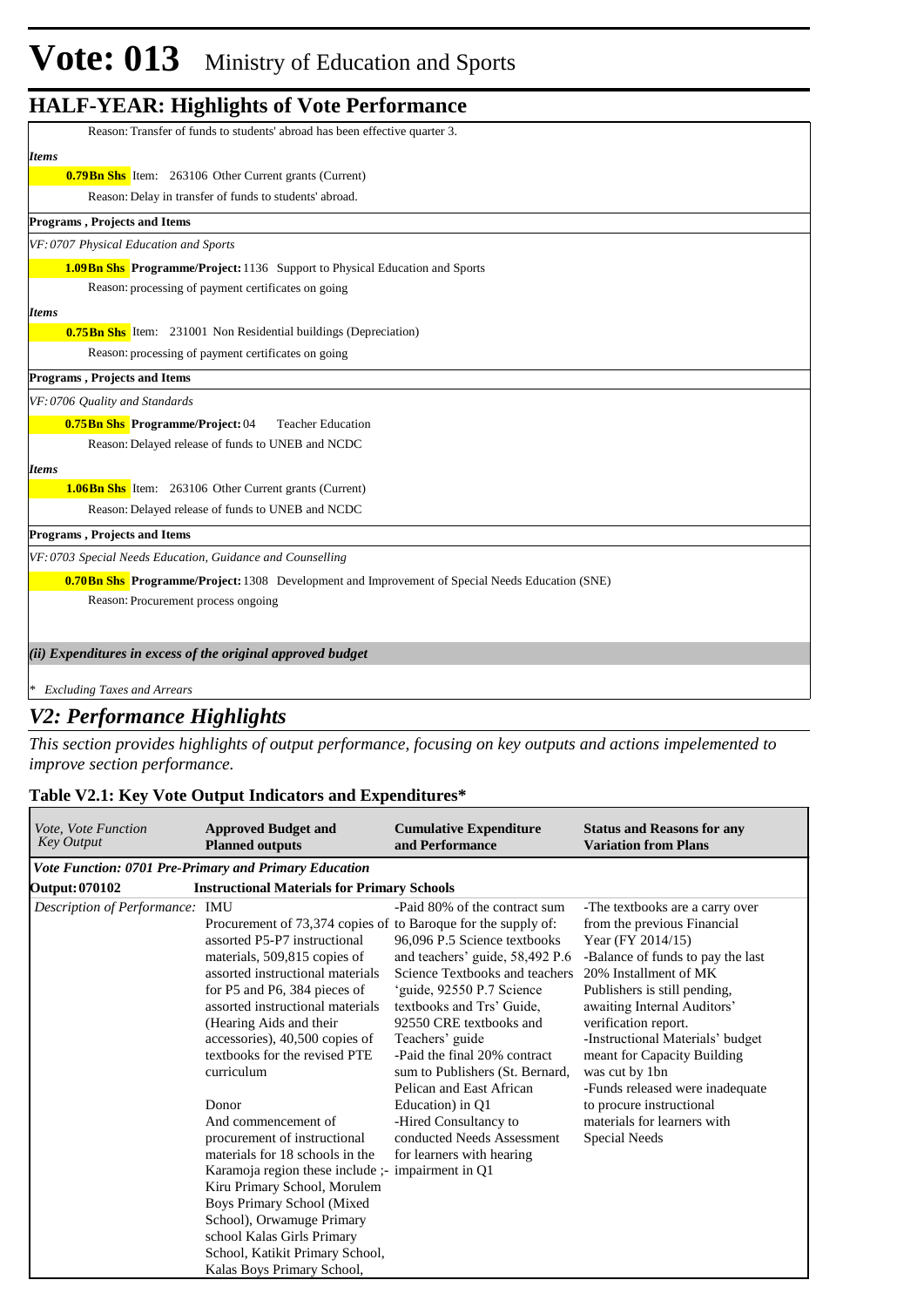| Vote, Vote Function<br><b>Key Output</b>             | <b>Approved Budget and</b><br><b>Planned outputs</b>                                                                                                                                                                                                                                                                                                    | <b>Cumulative Expenditure</b><br>and Performance                                                                                                                                                                                                                                                                                                                                                                                                           | <b>Status and Reasons for any</b><br><b>Variation from Plans</b>                                                           |
|------------------------------------------------------|---------------------------------------------------------------------------------------------------------------------------------------------------------------------------------------------------------------------------------------------------------------------------------------------------------------------------------------------------------|------------------------------------------------------------------------------------------------------------------------------------------------------------------------------------------------------------------------------------------------------------------------------------------------------------------------------------------------------------------------------------------------------------------------------------------------------------|----------------------------------------------------------------------------------------------------------------------------|
|                                                      | Karenga Boys Primary School<br>(Mixed), Komukuny Girls<br>Primary School, Nakalas<br>Primary School, Kotido Primary<br>School, Lokitelaebu Primary<br>School, Napumpum Primary<br>School, Moroto KDA, Naitakwi<br>Primary School, Kasimeri<br>Primary School, Nakapiripirit<br>Primary School, Tokora Primary<br>School, Lorengedwat Primary<br>Schools |                                                                                                                                                                                                                                                                                                                                                                                                                                                            |                                                                                                                            |
| Performance Indicators:                              |                                                                                                                                                                                                                                                                                                                                                         |                                                                                                                                                                                                                                                                                                                                                                                                                                                            |                                                                                                                            |
| No. of text books procured<br>and distributed *      | 40,500                                                                                                                                                                                                                                                                                                                                                  | 0                                                                                                                                                                                                                                                                                                                                                                                                                                                          |                                                                                                                            |
| No. of curriculum materials<br>procured*             | 583,189                                                                                                                                                                                                                                                                                                                                                 | $\boldsymbol{0}$                                                                                                                                                                                                                                                                                                                                                                                                                                           |                                                                                                                            |
| <b>Output Cost:</b>                                  | UShs Bn:<br>24.808                                                                                                                                                                                                                                                                                                                                      | <b>UShs Bn:</b><br>5.084                                                                                                                                                                                                                                                                                                                                                                                                                                   | 20.5%<br>% Budget Spent:                                                                                                   |
| <b>Output: 070103</b>                                | <b>Monitoring and Supervision of Primary Schools</b>                                                                                                                                                                                                                                                                                                    |                                                                                                                                                                                                                                                                                                                                                                                                                                                            |                                                                                                                            |
| Description of Performance: TRACE                    | 300 nursery teachers trained and positive attitude to caregivers<br>60 nursery schools /ECD centres of ECD services in Q1.<br>and 120 primary schools<br>supervised and<br>Monitored<br>1,053 school Monitoring visits<br>carried out by WFP<br>cars serviced and maintained.                                                                           | -Mentored and disseminated<br>care givers trained in 3 districts and support supervised delivery<br>-Supported members of ECD<br>division to monitor ECD centers<br>and nursery schools in Q2.                                                                                                                                                                                                                                                             | -Conducted the verification of<br>Head Teachers, Deputy Head<br>Teachers and Teachers staffing<br>gaps in districts in Q2. |
| Performance Indicators:                              |                                                                                                                                                                                                                                                                                                                                                         |                                                                                                                                                                                                                                                                                                                                                                                                                                                            |                                                                                                                            |
| No. Monitoring Visits done                           | 1,233                                                                                                                                                                                                                                                                                                                                                   | $\boldsymbol{0}$                                                                                                                                                                                                                                                                                                                                                                                                                                           |                                                                                                                            |
| <b>Output Cost:</b>                                  | UShs Bn:<br>0.906                                                                                                                                                                                                                                                                                                                                       | UShs Bn:                                                                                                                                                                                                                                                                                                                                                                                                                                                   | 25.2%<br>0.228 % Budget Spent:                                                                                             |
| Output: 070105<br>Description of Performance:        | Support to war affected children in Northern Uganda                                                                                                                                                                                                                                                                                                     | -Provided goods and services to -Nil<br>Laroo Boarding Primary School<br>in Q1<br>-Paid 4 members of staff to<br>monitor and support staff of<br>Laroo in Q1<br>-Conducted a verification<br>exercise on how to best the<br>community can use Laroo<br>School of War Affected<br>Children given that the war has<br>since ended. The verification<br>exercise was carried out by 4<br>officers who also extended<br>support supervision to Laroo<br>School |                                                                                                                            |
| <b>Output Cost:</b><br><b>Output: 070151</b>         | UShs Bn:<br>0.303<br><b>Assessment of Primary Education (PLE)</b>                                                                                                                                                                                                                                                                                       | UShs Bn:                                                                                                                                                                                                                                                                                                                                                                                                                                                   | 33.1%<br>0.101 % Budget Spent:                                                                                             |
| Description of Performance: Pay examination fees for | 502,778 pupils                                                                                                                                                                                                                                                                                                                                          | Disbursed all the budgeted<br>funds to UNEB by the end Q2.                                                                                                                                                                                                                                                                                                                                                                                                 | -UNEB received a frontload of<br>funds to enable adequate<br>preparations for examinations                                 |
| Performance Indicators:                              |                                                                                                                                                                                                                                                                                                                                                         |                                                                                                                                                                                                                                                                                                                                                                                                                                                            |                                                                                                                            |
| No. of Pupils sitting PLE's                          | 502,778                                                                                                                                                                                                                                                                                                                                                 | 604961                                                                                                                                                                                                                                                                                                                                                                                                                                                     |                                                                                                                            |
| <b>Output Cost:</b><br><b>Output: 070153</b>         | UShs Bn:<br>6.383<br><b>Primary Teacher Development (PTC's)</b>                                                                                                                                                                                                                                                                                         | UShs Bn:                                                                                                                                                                                                                                                                                                                                                                                                                                                   | 100.0%<br>6.383 % Budget Spent:                                                                                            |
| Description of Performance: NIL                      |                                                                                                                                                                                                                                                                                                                                                         | -Nil                                                                                                                                                                                                                                                                                                                                                                                                                                                       | -Nil                                                                                                                       |
| Performance Indicators:                              |                                                                                                                                                                                                                                                                                                                                                         |                                                                                                                                                                                                                                                                                                                                                                                                                                                            |                                                                                                                            |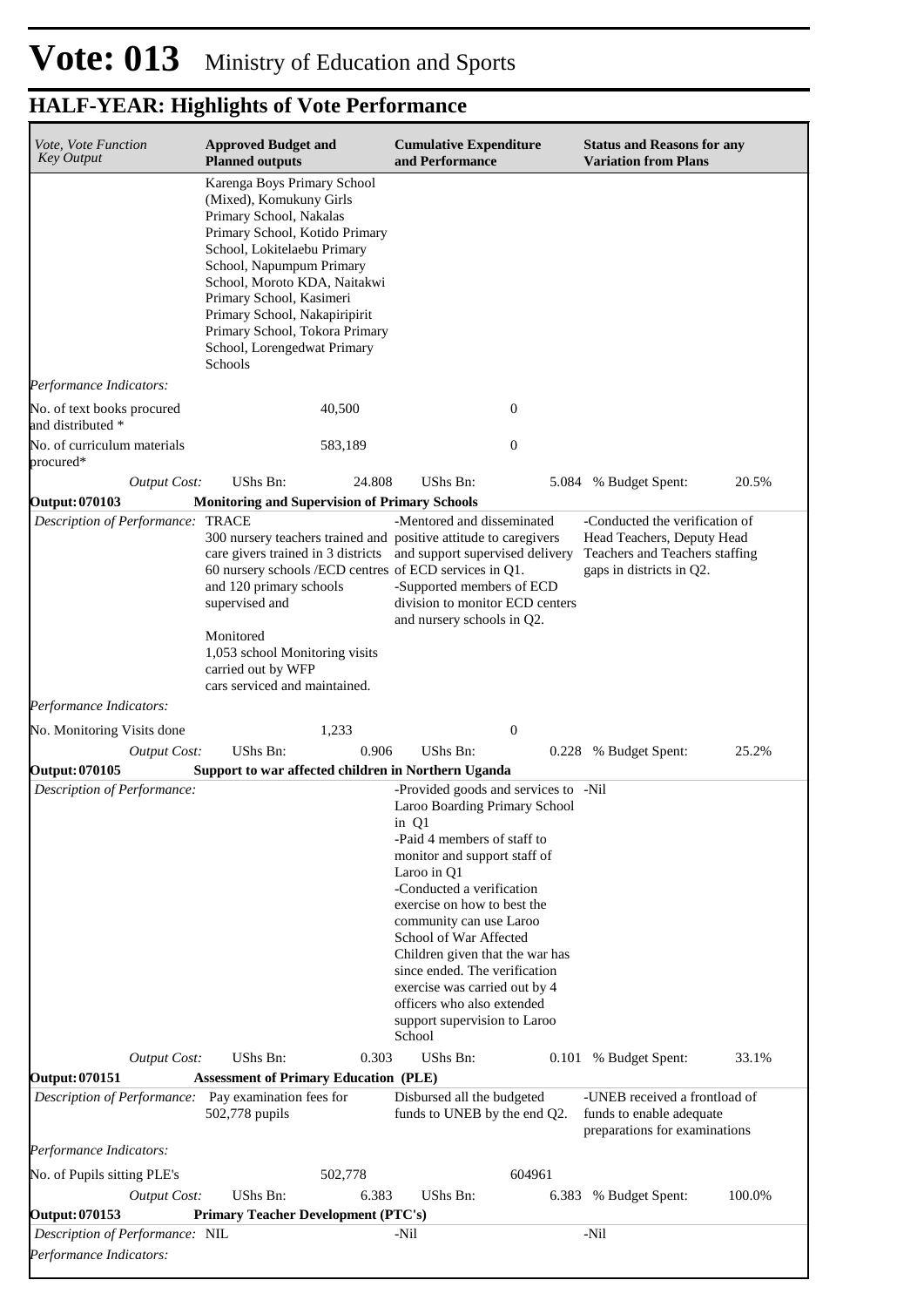| Vote, Vote Function<br>Key Output                       | <b>Approved Budget and</b><br><b>Planned outputs</b>                                                                                                                                                                                                                                                                                                                                                                                                                                                                                                                                                                                                                                                                                                                                                                                                                                                          | <b>Cumulative Expenditure</b><br>and Performance                                                                                                                                                                                                                                                                                                                                                                                                                                                                                                                                                                                                                                                                                                                                                                                                       | <b>Status and Reasons for any</b><br><b>Variation from Plans</b>                                                                                                                                                                                                                                                                                                                                                                                                                                                                                                                                                                                  |  |  |
|---------------------------------------------------------|---------------------------------------------------------------------------------------------------------------------------------------------------------------------------------------------------------------------------------------------------------------------------------------------------------------------------------------------------------------------------------------------------------------------------------------------------------------------------------------------------------------------------------------------------------------------------------------------------------------------------------------------------------------------------------------------------------------------------------------------------------------------------------------------------------------------------------------------------------------------------------------------------------------|--------------------------------------------------------------------------------------------------------------------------------------------------------------------------------------------------------------------------------------------------------------------------------------------------------------------------------------------------------------------------------------------------------------------------------------------------------------------------------------------------------------------------------------------------------------------------------------------------------------------------------------------------------------------------------------------------------------------------------------------------------------------------------------------------------------------------------------------------------|---------------------------------------------------------------------------------------------------------------------------------------------------------------------------------------------------------------------------------------------------------------------------------------------------------------------------------------------------------------------------------------------------------------------------------------------------------------------------------------------------------------------------------------------------------------------------------------------------------------------------------------------------|--|--|
| No. of students enrolled in<br>PTC's                    | $\mathbf{0}$                                                                                                                                                                                                                                                                                                                                                                                                                                                                                                                                                                                                                                                                                                                                                                                                                                                                                                  | $\boldsymbol{0}$                                                                                                                                                                                                                                                                                                                                                                                                                                                                                                                                                                                                                                                                                                                                                                                                                                       |                                                                                                                                                                                                                                                                                                                                                                                                                                                                                                                                                                                                                                                   |  |  |
| <b>Output Cost:</b>                                     | UShs Bn:<br>5.000                                                                                                                                                                                                                                                                                                                                                                                                                                                                                                                                                                                                                                                                                                                                                                                                                                                                                             | UShs Bn:                                                                                                                                                                                                                                                                                                                                                                                                                                                                                                                                                                                                                                                                                                                                                                                                                                               | 50.0%<br>2.500 % Budget Spent:                                                                                                                                                                                                                                                                                                                                                                                                                                                                                                                                                                                                                    |  |  |
| <b>Output: 070180</b>                                   | <b>Classroom construction and rehabilitation (Primary)</b>                                                                                                                                                                                                                                                                                                                                                                                                                                                                                                                                                                                                                                                                                                                                                                                                                                                    |                                                                                                                                                                                                                                                                                                                                                                                                                                                                                                                                                                                                                                                                                                                                                                                                                                                        |                                                                                                                                                                                                                                                                                                                                                                                                                                                                                                                                                                                                                                                   |  |  |
|                                                         | Rehabilitated. These are :-<br>Kyamate P/School - Ntungamo<br>Buyodi Primary School - Kaliro<br>Waluwerere P/School Bugiri<br>Kigalagala Primary School- Jinja district, the latrines are at<br>Nsangi Mixed Primary School- walling stage while trusses for<br>Wakiso<br>Budumba Primary School -<br><b>Butaleja</b><br>Nalinaibi Primary School -<br>Kamuli<br>Butsibo Primary School -<br>Sheema<br>Butaalunga Primary School -<br>Butambala<br><b>Mukono Boarding Primary</b><br>School - Mukono<br>Nankodo Primary School -<br>Kibuku<br>Ogelaki Primary School – Serere Construction of a 2-classroom<br>Hahoola Primary School -<br>Butaleja<br>Tombwe Primary School -<br>Bundibugyo<br>St. Theresa, Bbika P/School -<br>Wakiso<br>Nakanyonyi Primary School -<br>Mukono<br>Yepa Primary School - Kitgum<br>St. Joseph, Nabbingo Primary<br>School - Wakiso<br>Hakitara Primary School-<br>Bundibugyo | <i>Description of Performance:</i> 19 primary schools construct & In the following schools which<br>had been earmarked to benefit in are from FY 2013/14<br>Q1, the progress is outlined as<br>below:<br>-In Waluwerere P/S-Bugiri<br>the 4-classroom block are being<br>assembled.<br>-In Kyamate P/S in Ntungamo,<br>works for the Construction of a<br>3-classroom block, a 2-Stance<br>VIP latrine block, and<br>procurement of 54 No. 3- seater<br>desks and 3 sets of teacher's<br>chairs/tables are at the<br>procurement stage with the<br>evaluation of bidders ongoing.<br>-In Buyodi P/S in Kaliro,<br>advertisement of works for the<br>block, a 2-stance VIP latrine<br>block, provision of a 5000L rain<br>water harvesting tank,<br>procurement of 45 No. 3-seater<br>desks and 2 sets of teacher's<br>tables and chairs has been done. | -All the completed classrooms<br>-Funds were not released to<br>Budumba P/S for construction<br>of a 3-classroom block and 2No.<br>5-stance VIP latrine blocks<br>-Construction of a 3-classroom<br>block at Kigalagala P/S in Jinja<br>(fully Furnished has not kicked<br>off because funds were not<br>released to the school).<br>The following schools are the<br>ones that had been planned to<br>benefit in Q2:<br>-Kigalagala P/S in Jinja,<br>Budumba P/S in Butaleeja, St.<br>Theresa Bbika P/s in Wakiso,<br>Namulonge P/S in Wakiso,<br>Bweyogerere CoU P/S in<br>Wakiso, Busu P/S in<br>Bundibugyo, Kirowooza C/U<br>$P/S$ in Mukono. |  |  |
| Performance Indicators:<br>No. of rehabilitated primary | 22                                                                                                                                                                                                                                                                                                                                                                                                                                                                                                                                                                                                                                                                                                                                                                                                                                                                                                            | $\boldsymbol{0}$                                                                                                                                                                                                                                                                                                                                                                                                                                                                                                                                                                                                                                                                                                                                                                                                                                       |                                                                                                                                                                                                                                                                                                                                                                                                                                                                                                                                                                                                                                                   |  |  |
| schools established**<br>No. of classrooms              | 33                                                                                                                                                                                                                                                                                                                                                                                                                                                                                                                                                                                                                                                                                                                                                                                                                                                                                                            | $\boldsymbol{0}$                                                                                                                                                                                                                                                                                                                                                                                                                                                                                                                                                                                                                                                                                                                                                                                                                                       |                                                                                                                                                                                                                                                                                                                                                                                                                                                                                                                                                                                                                                                   |  |  |
| constructed (primary)**                                 |                                                                                                                                                                                                                                                                                                                                                                                                                                                                                                                                                                                                                                                                                                                                                                                                                                                                                                               |                                                                                                                                                                                                                                                                                                                                                                                                                                                                                                                                                                                                                                                                                                                                                                                                                                                        |                                                                                                                                                                                                                                                                                                                                                                                                                                                                                                                                                                                                                                                   |  |  |
| <b>Output Cost:</b>                                     | UShs Bn:<br>16.615                                                                                                                                                                                                                                                                                                                                                                                                                                                                                                                                                                                                                                                                                                                                                                                                                                                                                            | UShs Bn:                                                                                                                                                                                                                                                                                                                                                                                                                                                                                                                                                                                                                                                                                                                                                                                                                                               | 2.0%<br>0.340 % Budget Spent:                                                                                                                                                                                                                                                                                                                                                                                                                                                                                                                                                                                                                     |  |  |
| <b>Vote Function Cost</b>                               | <b>UShs Bn:</b>                                                                                                                                                                                                                                                                                                                                                                                                                                                                                                                                                                                                                                                                                                                                                                                                                                                                                               | 62.011 UShs Bn:                                                                                                                                                                                                                                                                                                                                                                                                                                                                                                                                                                                                                                                                                                                                                                                                                                        | 38.6%<br>23.924 % Budget Spent:                                                                                                                                                                                                                                                                                                                                                                                                                                                                                                                                                                                                                   |  |  |
| Vote Function: 0702 Secondary Education                 |                                                                                                                                                                                                                                                                                                                                                                                                                                                                                                                                                                                                                                                                                                                                                                                                                                                                                                               |                                                                                                                                                                                                                                                                                                                                                                                                                                                                                                                                                                                                                                                                                                                                                                                                                                                        |                                                                                                                                                                                                                                                                                                                                                                                                                                                                                                                                                                                                                                                   |  |  |
| <b>Output: 070202</b>                                   | <b>Instructional Materials for Secondary Schools</b>                                                                                                                                                                                                                                                                                                                                                                                                                                                                                                                                                                                                                                                                                                                                                                                                                                                          |                                                                                                                                                                                                                                                                                                                                                                                                                                                                                                                                                                                                                                                                                                                                                                                                                                                        |                                                                                                                                                                                                                                                                                                                                                                                                                                                                                                                                                                                                                                                   |  |  |
| Description of Performance: Continue with the expansion | programme for digital science<br>project.<br>100 UPOLOET schools<br>provided with a full set of ICT<br>equipment<br>5th cycle of 100 schools under<br>Digital Science Cyber handled<br>300 UPOLET schools provided<br>with science and mathematics<br>text books                                                                                                                                                                                                                                                                                                                                                                                                                                                                                                                                                                                                                                              | -Facilitated data collection and<br>update on ICT/computers and<br>software distribution and<br>installation in secondary schools to monitor schools that had<br>in Q <sub>2</sub><br>-Paid Cyber Schools<br>Technology solutions for<br>installing digital science content<br>on computers supplied by<br><b>Uganda Communications</b><br>Commission (UCC) in Q2<br>-Provided funds to delivery and<br>supply of computers and ups for<br>secondary schools In Q1                                                                                                                                                                                                                                                                                                                                                                                     | -Funds were transferred to item<br>070201 (Policies, laws,<br>guidelines plans and strategies)<br>outstanding administrative and<br>management issues                                                                                                                                                                                                                                                                                                                                                                                                                                                                                             |  |  |
| Performance Indicators:                                 |                                                                                                                                                                                                                                                                                                                                                                                                                                                                                                                                                                                                                                                                                                                                                                                                                                                                                                               |                                                                                                                                                                                                                                                                                                                                                                                                                                                                                                                                                                                                                                                                                                                                                                                                                                                        |                                                                                                                                                                                                                                                                                                                                                                                                                                                                                                                                                                                                                                                   |  |  |
| No. of Science kits provided                            | $\boldsymbol{0}$                                                                                                                                                                                                                                                                                                                                                                                                                                                                                                                                                                                                                                                                                                                                                                                                                                                                                              | $\boldsymbol{0}$                                                                                                                                                                                                                                                                                                                                                                                                                                                                                                                                                                                                                                                                                                                                                                                                                                       |                                                                                                                                                                                                                                                                                                                                                                                                                                                                                                                                                                                                                                                   |  |  |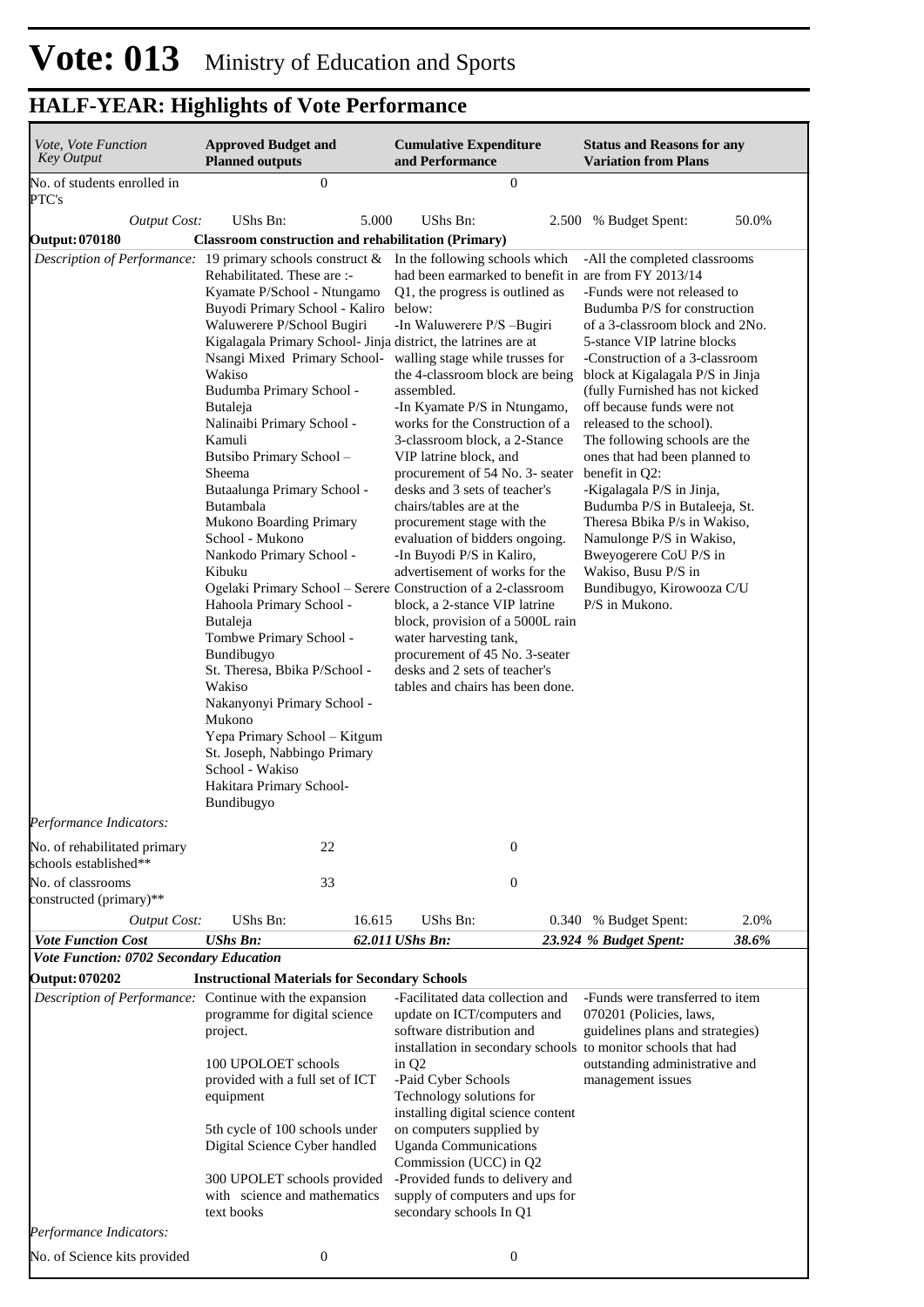| Vote, Vote Function<br><b>Key Output</b> | <b>Approved Budget and</b><br><b>Planned outputs</b>                                                                                                   |       | <b>Cumulative Expenditure</b><br>and Performance                                                                                                                                                                                                                                                                                                                                                                                                                                                                                                                                                                                                                                                                                                                                                                                                                        | <b>Status and Reasons for any</b><br><b>Variation from Plans</b>                                                                                                                                                                                                                                                                                                                                                                                                                                                                                                                                                                                                                                                                                                                                                                        |
|------------------------------------------|--------------------------------------------------------------------------------------------------------------------------------------------------------|-------|-------------------------------------------------------------------------------------------------------------------------------------------------------------------------------------------------------------------------------------------------------------------------------------------------------------------------------------------------------------------------------------------------------------------------------------------------------------------------------------------------------------------------------------------------------------------------------------------------------------------------------------------------------------------------------------------------------------------------------------------------------------------------------------------------------------------------------------------------------------------------|-----------------------------------------------------------------------------------------------------------------------------------------------------------------------------------------------------------------------------------------------------------------------------------------------------------------------------------------------------------------------------------------------------------------------------------------------------------------------------------------------------------------------------------------------------------------------------------------------------------------------------------------------------------------------------------------------------------------------------------------------------------------------------------------------------------------------------------------|
| to Secondary Schools**                   |                                                                                                                                                        |       |                                                                                                                                                                                                                                                                                                                                                                                                                                                                                                                                                                                                                                                                                                                                                                                                                                                                         |                                                                                                                                                                                                                                                                                                                                                                                                                                                                                                                                                                                                                                                                                                                                                                                                                                         |
| No. of Instructional                     | $\boldsymbol{0}$                                                                                                                                       |       | $\boldsymbol{0}$                                                                                                                                                                                                                                                                                                                                                                                                                                                                                                                                                                                                                                                                                                                                                                                                                                                        |                                                                                                                                                                                                                                                                                                                                                                                                                                                                                                                                                                                                                                                                                                                                                                                                                                         |
| Materials procured                       |                                                                                                                                                        |       |                                                                                                                                                                                                                                                                                                                                                                                                                                                                                                                                                                                                                                                                                                                                                                                                                                                                         |                                                                                                                                                                                                                                                                                                                                                                                                                                                                                                                                                                                                                                                                                                                                                                                                                                         |
| <b>Output Cost:</b>                      | UShs Bn:                                                                                                                                               | 4.167 | UShs Bn:<br>0.981                                                                                                                                                                                                                                                                                                                                                                                                                                                                                                                                                                                                                                                                                                                                                                                                                                                       | 23.5%<br>% Budget Spent:                                                                                                                                                                                                                                                                                                                                                                                                                                                                                                                                                                                                                                                                                                                                                                                                                |
| <b>Output: 070203</b>                    | <b>Monitoring and Supervision of Secondary Schools</b>                                                                                                 |       |                                                                                                                                                                                                                                                                                                                                                                                                                                                                                                                                                                                                                                                                                                                                                                                                                                                                         |                                                                                                                                                                                                                                                                                                                                                                                                                                                                                                                                                                                                                                                                                                                                                                                                                                         |
|                                          | Description of Performance: Site meetings for the 50 sites<br>conducted<br>5 Technical Institutions<br>benefitting under                               |       | -Monitored the progress of civil -In Q2, funds were defrayed<br>works by attending 93 site<br>meetings at 31 beneficiary<br>institutions where civil works<br>are still ongoing: Schools<br>monitored include: Purongo<br>SSS, Ogoko SSS, Kalisizo TC,<br>Apo SSS, Romogi SSS, Bulamu<br>SSS, Ayer SSS, Patongo SSS,<br>Sacred Heart SS, St. Josephs<br>Layibi, Mbarara High,<br>Muntuyera, Kasese SS, Ibanda<br>SS, Busoga College Mwiri,<br>Mityana SS, Dokolo Technical,<br>Nabisunsa, Nsambya, Gombe,<br>Makerere College, Kyebambe,<br>Kyegobe, Iganga SS, Nabumali,<br>Pallisa SS, Mbale SS, Tororo<br>Girls, Bukedi College<br>Kachonga, St. Peters Tororo,<br>Lumino High and Sebei College National Coordinator and his<br>Tegeres in<br>Q <sub>2</sub><br>-Facilitated meeting with<br>caretakers, deputies and<br>headteachers in Western Uganda Q2<br>in Q1 | from item 070201 (Policies,<br>laws, guidelines, plans and<br>strategies) and from item<br>070251(USE tuition support) to<br>support the process of capacity<br>building for staff in the<br>department and data updating<br>-Funds were also transferred to<br>item 070253 (Secondary<br>Examinations (UNEB) to enable<br>it carry out its activities in Q2<br>-Repaired and serviced vehicle-<br>UG 2006E and paid for<br>maintenance of Vehicle UG<br>2106E in Q2<br>-Facilitated induction of newly<br>appointed BoG of Central and<br>Western regions in Q2<br>-Advanced fuel for SESEMAT<br>assistant<br>-Maintained and serviced 4<br>project vehicles and others used<br>during the field monitoring in<br>-Facilitated two officers to<br>attend training in Disaster Risk<br>Reduction (DRR) in Bangkok<br>Thailand in<br>Q2. |
|                                          |                                                                                                                                                        |       |                                                                                                                                                                                                                                                                                                                                                                                                                                                                                                                                                                                                                                                                                                                                                                                                                                                                         | -Provided support<br>supervision to 344 government<br>schools through visits,<br>documentation and data<br>collection in Q2<br>-Facilitated workshop for 90<br>BoG chairpersons, Head<br>teachers and teachers for<br>improving performance of 30<br>SESEMAT centers in Q2<br>-Carried out administrative<br>support to 142 USE schools in<br>Q <sub>2</sub><br>-Conducted routine monthly<br>monitoring in 200 schools and<br>follow up of accountability of<br>project funds as well as issuance<br>of completion certificates in Q2                                                                                                                                                                                                                                                                                                  |
| Performance Indicators:                  |                                                                                                                                                        |       |                                                                                                                                                                                                                                                                                                                                                                                                                                                                                                                                                                                                                                                                                                                                                                                                                                                                         |                                                                                                                                                                                                                                                                                                                                                                                                                                                                                                                                                                                                                                                                                                                                                                                                                                         |
| No.of schools Monitored                  | 50                                                                                                                                                     |       | 247                                                                                                                                                                                                                                                                                                                                                                                                                                                                                                                                                                                                                                                                                                                                                                                                                                                                     |                                                                                                                                                                                                                                                                                                                                                                                                                                                                                                                                                                                                                                                                                                                                                                                                                                         |
| <b>Output Cost:</b>                      | <b>UShs Bn:</b>                                                                                                                                        | 0.576 | UShs Bn:                                                                                                                                                                                                                                                                                                                                                                                                                                                                                                                                                                                                                                                                                                                                                                                                                                                                | 79.5%<br>0.458 % Budget Spent:                                                                                                                                                                                                                                                                                                                                                                                                                                                                                                                                                                                                                                                                                                                                                                                                          |
| <b>Output: 070204</b>                    | <b>Training of Secondary Teachers</b>                                                                                                                  |       |                                                                                                                                                                                                                                                                                                                                                                                                                                                                                                                                                                                                                                                                                                                                                                                                                                                                         |                                                                                                                                                                                                                                                                                                                                                                                                                                                                                                                                                                                                                                                                                                                                                                                                                                         |
|                                          | Description of Performance: 3,800 science teachers trained<br>with 2,000 governments and<br>1,800 Public Private Partnership monitored and facilitated |       | -Trained 97 science and<br>Mathematics teachers and                                                                                                                                                                                                                                                                                                                                                                                                                                                                                                                                                                                                                                                                                                                                                                                                                     | -Nil                                                                                                                                                                                                                                                                                                                                                                                                                                                                                                                                                                                                                                                                                                                                                                                                                                    |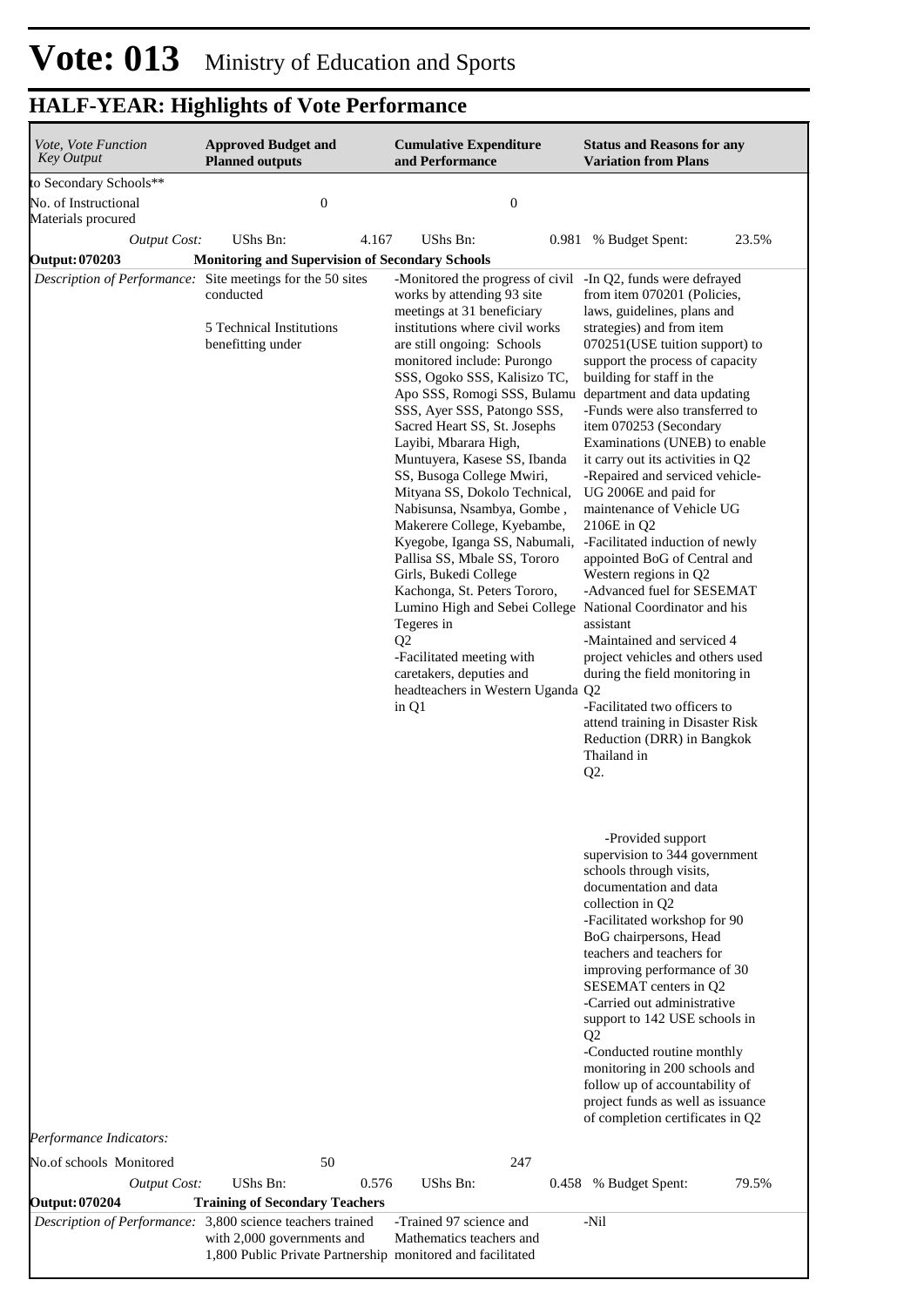| Induction training for 300 newly observation in Central and                                                                                                              | SESEMAT activities (classroom                                                                                                                                                                                                                                                                                                                                                                                                                                                                                                                                                                                                                                                                 |                                                                                                                                                                                                                                                                                                                                                 |
|--------------------------------------------------------------------------------------------------------------------------------------------------------------------------|-----------------------------------------------------------------------------------------------------------------------------------------------------------------------------------------------------------------------------------------------------------------------------------------------------------------------------------------------------------------------------------------------------------------------------------------------------------------------------------------------------------------------------------------------------------------------------------------------------------------------------------------------------------------------------------------------|-------------------------------------------------------------------------------------------------------------------------------------------------------------------------------------------------------------------------------------------------------------------------------------------------------------------------------------------------|
| appointed Board of Governors<br>done                                                                                                                                     | North Western regions, Midterm<br>evaluation of SESEMAT<br>activities and inventory stock<br>taking in Western region in q2<br>-Facilitated<br>induction/orientation of 95<br>Senior Accounts Assistants and<br><b>Bursars in Government Schools</b><br>in Q <sub>2</sub><br>-Trained 2660 science and<br>Mathematics teachers:<br>Arua/Nebbi Regional INSET-<br>520 ,National INSET West and<br>South West-112, Regional<br><b>INSET West and South West-</b><br>1752, Mpigi Regional INSET<br>128, Karamoja Regional<br>INSET -71, Karamoja Technical<br>Workshop for S&M Teachers -<br>77<br>-Facilitated processing,<br>verification and approval of 107<br>school Boards of Governors in |                                                                                                                                                                                                                                                                                                                                                 |
|                                                                                                                                                                          |                                                                                                                                                                                                                                                                                                                                                                                                                                                                                                                                                                                                                                                                                               |                                                                                                                                                                                                                                                                                                                                                 |
| 3,800                                                                                                                                                                    | 2660                                                                                                                                                                                                                                                                                                                                                                                                                                                                                                                                                                                                                                                                                          |                                                                                                                                                                                                                                                                                                                                                 |
| 300                                                                                                                                                                      | $\mathbf{0}$                                                                                                                                                                                                                                                                                                                                                                                                                                                                                                                                                                                                                                                                                  |                                                                                                                                                                                                                                                                                                                                                 |
| UShs Bn:                                                                                                                                                                 | UShs Bn:                                                                                                                                                                                                                                                                                                                                                                                                                                                                                                                                                                                                                                                                                      | 10.9%<br>0.296 % Budget Spent:                                                                                                                                                                                                                                                                                                                  |
|                                                                                                                                                                          |                                                                                                                                                                                                                                                                                                                                                                                                                                                                                                                                                                                                                                                                                               |                                                                                                                                                                                                                                                                                                                                                 |
| Validation done East African<br>essay competitions carried out                                                                                                           | coordinating East African Essay<br>writing competitions in Q2                                                                                                                                                                                                                                                                                                                                                                                                                                                                                                                                                                                                                                 | Nil                                                                                                                                                                                                                                                                                                                                             |
|                                                                                                                                                                          |                                                                                                                                                                                                                                                                                                                                                                                                                                                                                                                                                                                                                                                                                               | 0.445 % Budget Spent:<br>50.0%                                                                                                                                                                                                                                                                                                                  |
|                                                                                                                                                                          |                                                                                                                                                                                                                                                                                                                                                                                                                                                                                                                                                                                                                                                                                               |                                                                                                                                                                                                                                                                                                                                                 |
| UCE students paid<br>Registration fees for 29,961<br>UACE students paid                                                                                                  | Funds transferred directly to<br>UNEB in Q1 and Q2.                                                                                                                                                                                                                                                                                                                                                                                                                                                                                                                                                                                                                                           | -Funds to UNEB were fully paid<br>out by the end of Q2 to enable<br>the examinations body to<br>successfully conduct UCE and<br>UACE examinations.                                                                                                                                                                                              |
|                                                                                                                                                                          |                                                                                                                                                                                                                                                                                                                                                                                                                                                                                                                                                                                                                                                                                               |                                                                                                                                                                                                                                                                                                                                                 |
|                                                                                                                                                                          |                                                                                                                                                                                                                                                                                                                                                                                                                                                                                                                                                                                                                                                                                               |                                                                                                                                                                                                                                                                                                                                                 |
| UShs Bn:                                                                                                                                                                 | UShs Bn:                                                                                                                                                                                                                                                                                                                                                                                                                                                                                                                                                                                                                                                                                      | 100.0%<br>12.522 % Budget Spent:                                                                                                                                                                                                                                                                                                                |
|                                                                                                                                                                          |                                                                                                                                                                                                                                                                                                                                                                                                                                                                                                                                                                                                                                                                                               |                                                                                                                                                                                                                                                                                                                                                 |
| seed school<br>and katunguru seed in rubirizi<br>Under ADB IV there are plans<br>to complete and hand over the<br>18 Institutions being<br>constructed, rehabilitate and | Seed SS in Rubirizi district to<br>construction.<br>-The remaining new Seed<br>Secondary schools under the<br>ADBIV project, the progress of<br>works are given below category:<br>Completion of Seed Secondary                                                                                                                                                                                                                                                                                                                                                                                                                                                                               | -The completion of<br>Bundikahungu Seed SS was a<br>carryover from previous years<br>-Funds were transferred to item<br>70204 (training of secondary<br>teachers) because of the<br>commitment to implement<br>SESEMAT programmed<br>activities<br>-Transfer of funds to item                                                                   |
|                                                                                                                                                                          | <b>Output Cost:</b><br><b>USE Tuition Support</b><br>Description of Performance: Head Count Exercise and<br><i>Output Cost:</i> UShs Bn:<br>Description of Performance: Registration fees for 142,489<br>172,450<br><b>Output Cost:</b>                                                                                                                                                                                                                                                                                                                                                                                                                                                       | Q <sub>1</sub><br>2.720<br>-Facilitated organizing and<br>$0.890$ UShs Bn:<br><b>Secondary Examinations (UNEB)</b><br>418308<br>12.522<br><b>Classroom construction and rehabilitation (Secondary)</b><br>Description of Performance: Complete construction of Kisozi -Disbursed funds to Katunguru<br>Bufunjo seed school in kyenjojo commence |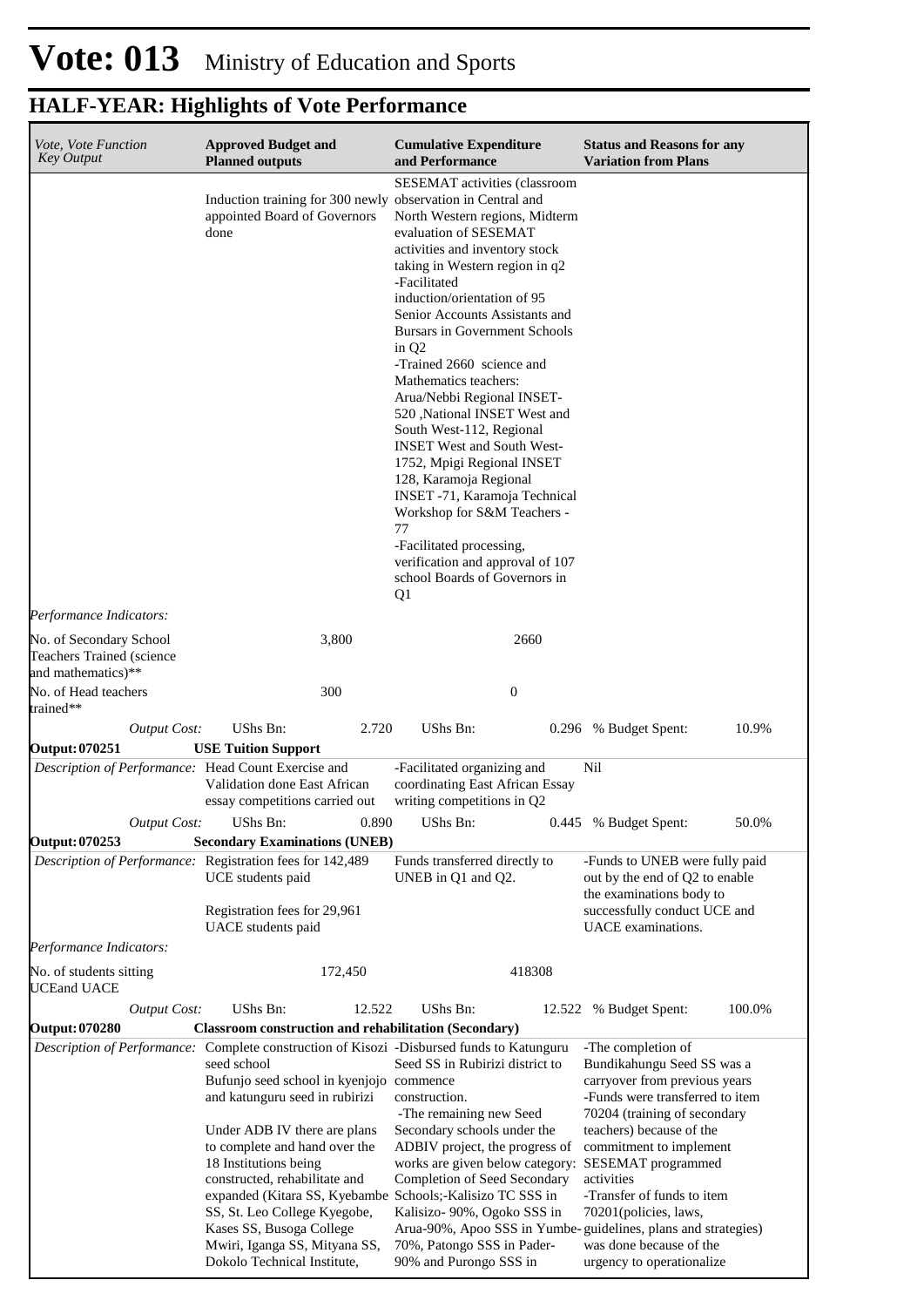| Vote, Vote Function<br><b>Key Output</b>                                                    | <b>Approved Budget and</b><br><b>Planned outputs</b>                                                                                                                                                 |        | <b>Cumulative Expenditure</b><br>and Performance                                                                                                                                                                                                                                                                                                                                                                                                                                                                                                                                                                                                                                                                                                                                                                                                                                                                                                          |       | <b>Status and Reasons for any</b><br><b>Variation from Plans</b>          |       |
|---------------------------------------------------------------------------------------------|------------------------------------------------------------------------------------------------------------------------------------------------------------------------------------------------------|--------|-----------------------------------------------------------------------------------------------------------------------------------------------------------------------------------------------------------------------------------------------------------------------------------------------------------------------------------------------------------------------------------------------------------------------------------------------------------------------------------------------------------------------------------------------------------------------------------------------------------------------------------------------------------------------------------------------------------------------------------------------------------------------------------------------------------------------------------------------------------------------------------------------------------------------------------------------------------|-------|---------------------------------------------------------------------------|-------|
|                                                                                             | Makerere College School,<br>Nabisunsa Girls School,<br>Nsambya SS, Gombe SS,<br>Kamwenge SSS, Bufunjo SSS,<br>Katungulu SSS, Kalisizo TC,<br>and Bulamu SS. DLP for the 31<br>Centers of Excellence. |        | Amuru-92%)<br>Expansion of secondary<br>Schools;-Bulamu SSS in Mpigi- outstanding administrative<br>90%, Romogi SSS in Yumbe-<br>70% and Ayer SSS in Apac -<br>90%). On the other hand, there<br>are three schools that were<br>moved out of the project and<br>identified for government<br>funding (Kamwenge SSS in<br>Kamwenge-FY 2015/16,<br>Bufunjo SSS in Kyenjojo-FY<br>2014/15 and Katungulu SSS in<br>Rubirizi in FY 2014/15)<br>Rehabilitation of Centers of<br>Excellence; -Kasese S.S.S in<br>Kasese-95%, Ibanda SSS in<br>Ibanda-50%, Busoga College<br>Mwiri in Jinja -75%, Mityana<br>SS in Mityana-95%, Dokolo<br>Technical Institute in Dokolo-<br>70%, Nabisunsa Girls School in<br>Kampala-90%-Nsambya S.S in<br>Kampala-65%, Gombe SS in<br>Butambala-65%, Mbarara High<br>School in Mbarara-90%,<br>Bweranyangi Girls School in<br>Bushenyi-90%, Sacred Heart<br>SSS in Gulu-85% and St.<br>Joseph's College Layibi in Gulu-<br>85%. |       | SESEMAT office and<br>monitor/supervise schools with<br>management issues |       |
| Performance Indicators:                                                                     |                                                                                                                                                                                                      |        |                                                                                                                                                                                                                                                                                                                                                                                                                                                                                                                                                                                                                                                                                                                                                                                                                                                                                                                                                           |       |                                                                           |       |
| No. of secondary school<br>classrooms targeted for<br>rehabilitation**                      | $\boldsymbol{0}$                                                                                                                                                                                     |        | $\boldsymbol{0}$                                                                                                                                                                                                                                                                                                                                                                                                                                                                                                                                                                                                                                                                                                                                                                                                                                                                                                                                          |       |                                                                           |       |
| No. of secondary school<br>classrooms targeted for<br>completion**                          | 4                                                                                                                                                                                                    |        | $\boldsymbol{0}$                                                                                                                                                                                                                                                                                                                                                                                                                                                                                                                                                                                                                                                                                                                                                                                                                                                                                                                                          |       |                                                                           |       |
| No. of new secondary<br>schools constructed**                                               | 20                                                                                                                                                                                                   |        | $\boldsymbol{0}$                                                                                                                                                                                                                                                                                                                                                                                                                                                                                                                                                                                                                                                                                                                                                                                                                                                                                                                                          |       |                                                                           |       |
| No. of new secondary<br>classrooms constructed**                                            | 12                                                                                                                                                                                                   |        | $\boldsymbol{0}$                                                                                                                                                                                                                                                                                                                                                                                                                                                                                                                                                                                                                                                                                                                                                                                                                                                                                                                                          |       |                                                                           |       |
| <b>Output Cost:</b>                                                                         | UShs Bn:                                                                                                                                                                                             | 81.878 | <b>UShs Bn:</b>                                                                                                                                                                                                                                                                                                                                                                                                                                                                                                                                                                                                                                                                                                                                                                                                                                                                                                                                           |       | 3.564 % Budget Spent:                                                     | 4.4%  |
| <b>Vote Function Cost</b>                                                                   | <b>UShs Bn:</b>                                                                                                                                                                                      |        | 107.469 UShs Bn:                                                                                                                                                                                                                                                                                                                                                                                                                                                                                                                                                                                                                                                                                                                                                                                                                                                                                                                                          |       | 31.499 % Budget Spent:                                                    | 29.3% |
| Vote Function: 0703 Special Needs Education, Guidance and Counselling                       |                                                                                                                                                                                                      |        |                                                                                                                                                                                                                                                                                                                                                                                                                                                                                                                                                                                                                                                                                                                                                                                                                                                                                                                                                           |       |                                                                           |       |
| Output: 070351<br>Description of Performance: Conducting National                           | <b>Special Needs Education Services</b>                                                                                                                                                              |        | -Paid subvention grants for                                                                                                                                                                                                                                                                                                                                                                                                                                                                                                                                                                                                                                                                                                                                                                                                                                                                                                                               |       | -Nil                                                                      |       |
|                                                                                             | Placement exercises for<br>450,000 P.7 Leavers &<br>200,000 S.4 Leavers                                                                                                                              |        | 5,000 learners with special<br>educational needs in 100<br>schools and scholarship for 1<br>blind student in Iganga S.S in<br>$Q1$ and $Q2$ .                                                                                                                                                                                                                                                                                                                                                                                                                                                                                                                                                                                                                                                                                                                                                                                                             |       |                                                                           |       |
| <b>Output Cost:</b>                                                                         | UShs Bn:                                                                                                                                                                                             | 1.062  | UShs Bn:                                                                                                                                                                                                                                                                                                                                                                                                                                                                                                                                                                                                                                                                                                                                                                                                                                                                                                                                                  | 0.751 | % Budget Spent:                                                           | 70.7% |
| <b>Vote Function Cost</b>                                                                   | <b>UShs Bn:</b>                                                                                                                                                                                      |        | 4.124 UShs Bn:                                                                                                                                                                                                                                                                                                                                                                                                                                                                                                                                                                                                                                                                                                                                                                                                                                                                                                                                            |       | 1.345 % Budget Spent:                                                     | 32.6% |
| Vote Function: 0704 Higher Education                                                        |                                                                                                                                                                                                      |        |                                                                                                                                                                                                                                                                                                                                                                                                                                                                                                                                                                                                                                                                                                                                                                                                                                                                                                                                                           |       |                                                                           |       |
| <b>Output: 070451</b>                                                                       | Support establishment of constituent colleges and Public Universities                                                                                                                                |        |                                                                                                                                                                                                                                                                                                                                                                                                                                                                                                                                                                                                                                                                                                                                                                                                                                                                                                                                                           |       |                                                                           |       |
| <i>Description of Performance:</i> Disburse recurrent subvention to -All the budgeted funds | run Uganda Petroleum Institute disbursed to UPIK for staff<br>Kigumba (UPIK)                                                                                                                         |        | expenses, students' welfare,<br>technical training costs, and<br>procurement of technical<br>training machinery and<br>equipment in Q1 and Q2                                                                                                                                                                                                                                                                                                                                                                                                                                                                                                                                                                                                                                                                                                                                                                                                             |       | -Nil                                                                      |       |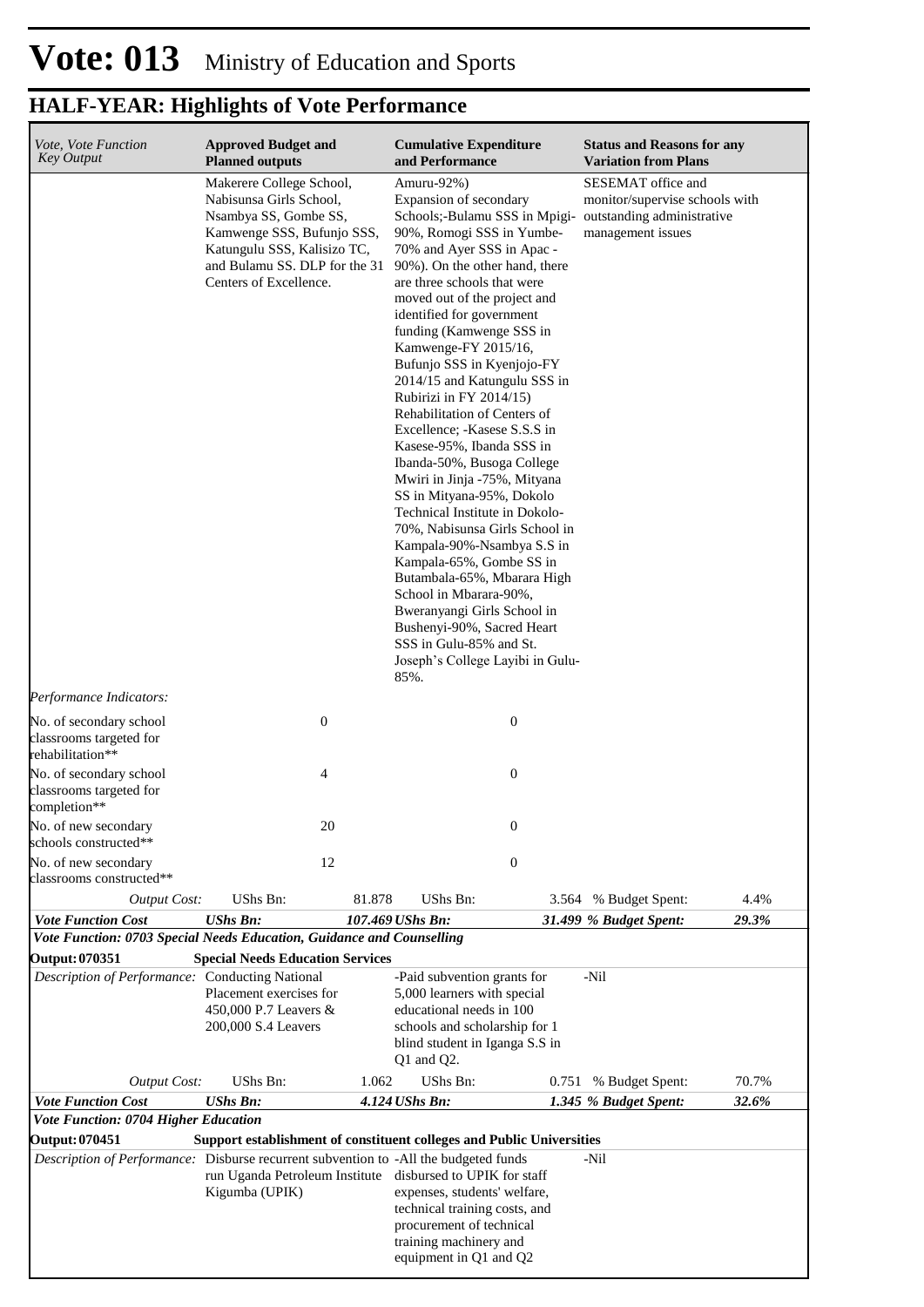| Vote, Vote Function<br><b>Key Output</b>                                                     | <b>Approved Budget and</b><br><b>Planned outputs</b>                                                                                                                                                  |        | <b>Cumulative Expenditure</b><br>and Performance                                                                                                                                                                                                |    | <b>Status and Reasons for any</b><br><b>Variation from Plans</b>                                                                                                                               |       |  |
|----------------------------------------------------------------------------------------------|-------------------------------------------------------------------------------------------------------------------------------------------------------------------------------------------------------|--------|-------------------------------------------------------------------------------------------------------------------------------------------------------------------------------------------------------------------------------------------------|----|------------------------------------------------------------------------------------------------------------------------------------------------------------------------------------------------|-------|--|
| <b>Output Cost:</b>                                                                          | <b>UShs Bn:</b>                                                                                                                                                                                       | 2.000  | <b>UShs Bn:</b>                                                                                                                                                                                                                                 |    | 0.605 % Budget Spent:                                                                                                                                                                          | 30.2% |  |
| <b>Output: 070454</b>                                                                        | Monitoring/supervision and Quality assurance for Tertiary Institutions (AICAD, NCHE, JAB)                                                                                                             |        |                                                                                                                                                                                                                                                 |    |                                                                                                                                                                                                |       |  |
| Description of Performance: Continue to accredit all old and -NCHE supported to maintain     | new programmes in<br>universities and tertiary<br>institutions alongside the<br>facilities with which to offer<br>those programmes so as to<br>ensure a match between<br>programmes and facilities,   |        | quality in higher education                                                                                                                                                                                                                     |    | -Nil                                                                                                                                                                                           |       |  |
|                                                                                              | Monitor both Chartered and<br>provisionally licensed<br>universities to ensure adherence<br>to delivery of quality education,                                                                         |        |                                                                                                                                                                                                                                                 |    |                                                                                                                                                                                                |       |  |
|                                                                                              | Monitor other Tertiary<br>institutions to ensure adherence<br>to standards in delivery higher<br>education,                                                                                           |        |                                                                                                                                                                                                                                                 |    |                                                                                                                                                                                                |       |  |
|                                                                                              | Developing minimum standards<br>for PhD's                                                                                                                                                             |        |                                                                                                                                                                                                                                                 |    |                                                                                                                                                                                                |       |  |
|                                                                                              | Accredit new Universities and<br>Tertiary institutions                                                                                                                                                |        |                                                                                                                                                                                                                                                 |    |                                                                                                                                                                                                |       |  |
| <b>Output Cost:</b>                                                                          | UShs Bn:                                                                                                                                                                                              | 2.940  | <b>UShs Bn:</b>                                                                                                                                                                                                                                 |    | 1.182 % Budget Spent:                                                                                                                                                                          | 40.2% |  |
| <b>Vote Function Cost</b>                                                                    | <b>UShs Bn:</b>                                                                                                                                                                                       |        | 55.445 UShs Bn:                                                                                                                                                                                                                                 |    | 15.244 % Budget Spent:                                                                                                                                                                         | 27.5% |  |
| Vote Function: 0705 Skills Development<br><b>Output: 070502</b>                              | <b>Training and Capacity Building of BTVET Institutions</b>                                                                                                                                           |        |                                                                                                                                                                                                                                                 |    |                                                                                                                                                                                                |       |  |
| Description of Performance: Training of 40 technical teachers -20 technical teachers trained | 40 Deputy Principals given<br>bursaries to Technical Institutes<br>to do Higher Diplomas in UTCs                                                                                                      |        | under development of BTVET<br>in Q1 and another 20 trained in<br>$Q2$ .                                                                                                                                                                         |    | -200 instructors trained in using<br>continuous assessment tools as<br>required by competence based<br>curriculum trained in Q2<br>-Held committee meetings,<br>stakeholders review workshops, |       |  |
|                                                                                              |                                                                                                                                                                                                       |        |                                                                                                                                                                                                                                                 |    | evaluation committee meetings<br>&professional training<br>workshops for OPEC PCU staff                                                                                                        |       |  |
| Performance Indicators:                                                                      |                                                                                                                                                                                                       |        |                                                                                                                                                                                                                                                 |    |                                                                                                                                                                                                |       |  |
| No. of tutor/facilitators<br>trained                                                         | 40                                                                                                                                                                                                    |        |                                                                                                                                                                                                                                                 | 20 |                                                                                                                                                                                                |       |  |
| <b>Output Cost:</b>                                                                          | UShs Bn:                                                                                                                                                                                              | 19.331 | <b>UShs Bn:</b>                                                                                                                                                                                                                                 |    | 0.368 % Budget Spent:                                                                                                                                                                          | 1.9%  |  |
| <b>Output: 070551</b>                                                                        | <b>Operational Support to UPPET BTVET Institutions</b>                                                                                                                                                |        |                                                                                                                                                                                                                                                 |    |                                                                                                                                                                                                |       |  |
| Description of Performance:                                                                  |                                                                                                                                                                                                       |        | -Capitation grants, examination -Nil<br>and industrial training fees for<br>1,896 students in $08$<br>departmental training<br>institutions disbursed in Q1 and<br>Q <sub>2</sub><br>- Interviews and verification of<br>nurses conducted in Q2 |    |                                                                                                                                                                                                |       |  |
| <b>Output Cost:</b>                                                                          | UShs Bn:                                                                                                                                                                                              | 2.037  | <b>UShs Bn:</b>                                                                                                                                                                                                                                 |    | 1.310 % Budget Spent:                                                                                                                                                                          | 64.3% |  |
| <b>Output: 070552</b>                                                                        | <b>Assessment and Technical Support for Health Workers and Colleges</b>                                                                                                                               |        |                                                                                                                                                                                                                                                 |    |                                                                                                                                                                                                |       |  |
| Description of Performance: Disbursed funds for effective                                    | operation of Uganda Nurses and operation of Uganda Nurses and<br>Midwives Examination Board<br>(UNMEB) and for effective<br>operation of Uganda Allied<br><b>Health Examinations Board</b><br>(UAHEB) |        | -Funds disbursed for effective<br>Midwives Examination Board<br>(UNMEB) activities in Q2<br>-Funds disbursed for effective<br>operation of Uganda Nurses and<br>Midwives Examination Board                                                      |    | -Nil                                                                                                                                                                                           |       |  |
| Performance Indicators:                                                                      |                                                                                                                                                                                                       |        | (UAHEB) activities in Q2                                                                                                                                                                                                                        |    |                                                                                                                                                                                                |       |  |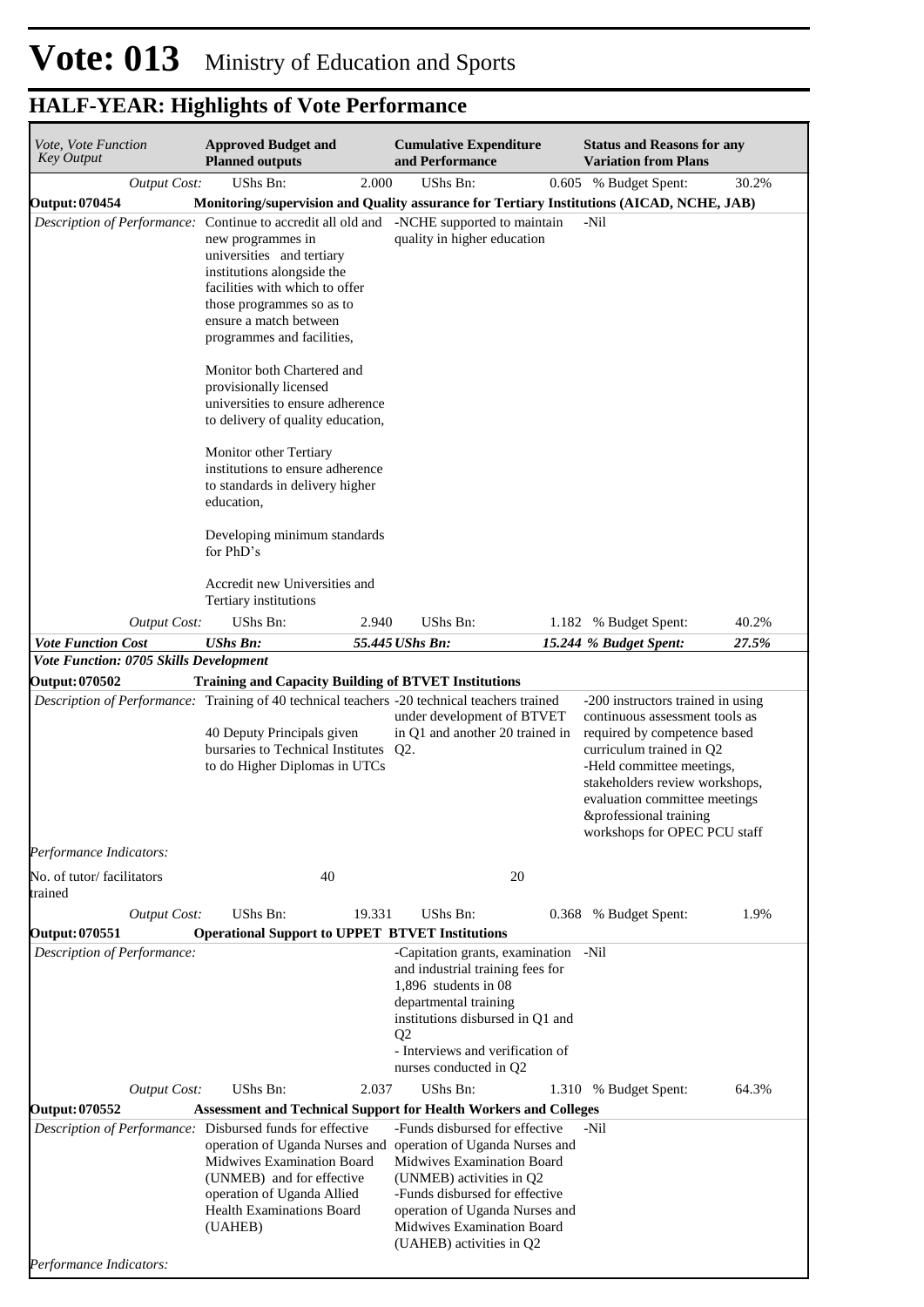| Vote, Vote Function<br><b>Key Output</b>                                                                                                                                              | <b>Approved Budget and</b><br><b>Planned outputs</b>                                                                                                                                                                                                                                                                                                                                                                                                                                                                                                                                                                                                                                                                                                                                                                                                                                                                                                                                                                                                                                                                                                                                                                                                                                                                                                                                                                                                                        | <b>Cumulative Expenditure</b><br>and Performance                                                                                                                                                                                                                                                                                                                                                                                                                                                                                                                                                                                                                                                                                                                                                                                                                                                                                                                                                                                                                                                                                                                                                                                                                                                      | <b>Status and Reasons for any</b><br><b>Variation from Plans</b>                                                                                                                                                                                                                                                                                                                                                                                                                |
|---------------------------------------------------------------------------------------------------------------------------------------------------------------------------------------|-----------------------------------------------------------------------------------------------------------------------------------------------------------------------------------------------------------------------------------------------------------------------------------------------------------------------------------------------------------------------------------------------------------------------------------------------------------------------------------------------------------------------------------------------------------------------------------------------------------------------------------------------------------------------------------------------------------------------------------------------------------------------------------------------------------------------------------------------------------------------------------------------------------------------------------------------------------------------------------------------------------------------------------------------------------------------------------------------------------------------------------------------------------------------------------------------------------------------------------------------------------------------------------------------------------------------------------------------------------------------------------------------------------------------------------------------------------------------------|-------------------------------------------------------------------------------------------------------------------------------------------------------------------------------------------------------------------------------------------------------------------------------------------------------------------------------------------------------------------------------------------------------------------------------------------------------------------------------------------------------------------------------------------------------------------------------------------------------------------------------------------------------------------------------------------------------------------------------------------------------------------------------------------------------------------------------------------------------------------------------------------------------------------------------------------------------------------------------------------------------------------------------------------------------------------------------------------------------------------------------------------------------------------------------------------------------------------------------------------------------------------------------------------------------|---------------------------------------------------------------------------------------------------------------------------------------------------------------------------------------------------------------------------------------------------------------------------------------------------------------------------------------------------------------------------------------------------------------------------------------------------------------------------------|
| No. of students assessed by<br>UNMEB                                                                                                                                                  | 7000                                                                                                                                                                                                                                                                                                                                                                                                                                                                                                                                                                                                                                                                                                                                                                                                                                                                                                                                                                                                                                                                                                                                                                                                                                                                                                                                                                                                                                                                        | $\boldsymbol{0}$                                                                                                                                                                                                                                                                                                                                                                                                                                                                                                                                                                                                                                                                                                                                                                                                                                                                                                                                                                                                                                                                                                                                                                                                                                                                                      |                                                                                                                                                                                                                                                                                                                                                                                                                                                                                 |
| No. of students assessed by<br>UAHEB                                                                                                                                                  | 5000                                                                                                                                                                                                                                                                                                                                                                                                                                                                                                                                                                                                                                                                                                                                                                                                                                                                                                                                                                                                                                                                                                                                                                                                                                                                                                                                                                                                                                                                        | $\boldsymbol{0}$                                                                                                                                                                                                                                                                                                                                                                                                                                                                                                                                                                                                                                                                                                                                                                                                                                                                                                                                                                                                                                                                                                                                                                                                                                                                                      |                                                                                                                                                                                                                                                                                                                                                                                                                                                                                 |
| <b>Output Cost:</b>                                                                                                                                                                   | <b>UShs Bn:</b><br>9.535                                                                                                                                                                                                                                                                                                                                                                                                                                                                                                                                                                                                                                                                                                                                                                                                                                                                                                                                                                                                                                                                                                                                                                                                                                                                                                                                                                                                                                                    | UShs Bn:<br>6.340                                                                                                                                                                                                                                                                                                                                                                                                                                                                                                                                                                                                                                                                                                                                                                                                                                                                                                                                                                                                                                                                                                                                                                                                                                                                                     | 66.5%<br>% Budget Spent:                                                                                                                                                                                                                                                                                                                                                                                                                                                        |
| <b>Output: 070580</b>                                                                                                                                                                 | <b>Construction and rehabilitation of learning facilities (BTEVET)</b>                                                                                                                                                                                                                                                                                                                                                                                                                                                                                                                                                                                                                                                                                                                                                                                                                                                                                                                                                                                                                                                                                                                                                                                                                                                                                                                                                                                                      |                                                                                                                                                                                                                                                                                                                                                                                                                                                                                                                                                                                                                                                                                                                                                                                                                                                                                                                                                                                                                                                                                                                                                                                                                                                                                                       |                                                                                                                                                                                                                                                                                                                                                                                                                                                                                 |
| Description of Performance: Completion of construction<br>Performance Indicators:<br>No.of libraries Constructed<br>No. of workshops constructed<br>No. of New BTVET<br>established** | works of workshops at Kihanda Lake Katwe Technical Institute<br>TS in Kanugu and Namasale TS in Q2<br>in Amolator and Namisindwa<br>TS in Manafwa, Bukoli TS in<br>Bugiri, St. Joseph Kyalubingo<br>in Kamwenge (TVET Grad 7)<br>Disburse funds for construction<br>of Medical laboratories for<br>Medical Lab technology,<br>Entomology and pharmacy at<br>Mulago paramedical school.<br>Equipping the three labs,<br>Hoima school of nursing to<br>complete class room block and<br>Equipping it with 200 beds,<br>completion of storage 4<br>classroom block at Gulu SOCO<br>and Equipping classes with<br>chairs and desks 120 chairs and<br>desks, completion of storage 4<br>classroom block at Kigumba co- constructed and equipped in Q2<br>operative college and equipping<br>classes with chairs and desks<br>120 chairs and desks, and<br>Completion of kitchen and<br>Dining hall at PCO -Butabika<br>and equipping it (support to<br>Health)<br>Development of BTVET Plans<br>Development of BTVET Plans<br>To Establish Epel<br>To Establish Kiruhura<br>To establish Bamunanika<br>Construction of an<br>Administration block for UTC<br>Bushenyi<br>Completion of Classroom at<br>Kabongo T.I<br>Completion of a fence at UTC<br>Kichwamba<br>Completion of a Library at UCC<br>Pakwach<br>Construction of an<br>Administration block at UCC<br>Aduku<br>Provisioning of a three phase<br>line at L.Katwe Technical<br>Institute.<br>$\mathbf{0}$<br>5<br>3 | -A three phase line erected at<br>-A fence constructed at Lake<br>Katwe Technical Institute in Q2<br>-An Administration block at<br>UCC Aduku constructed in Q2<br>-Disbursed funds towards the<br>completion of construction<br>works of workshops and<br>classrooms at Kihanda and<br>Namasale Technical Schools in<br>Q2<br>-12 construction works of<br>classrooms and workshops were -Rehabilitated and extended the<br>completed at Namisindwa TS in dining hall at Nakawa<br>Manafwa for completion of<br>construction works in Q1<br>-Medical laboratories for<br>Medical Lab technology,<br>Entomology and pharmacy at<br>Mulago paramedical school<br>-Disbursed funds to: Construct<br>3-b storied medical laboratories<br>at Mulago Paramedic schools in<br>Q1<br>-Conducted monitoring and<br>support supervision of civil<br>works and supplies in<br>beneficiary health training<br>institutions in Q1<br>-The subsector also disbursed<br>funds for the completion of a<br>classroom block at Kaabong TI<br>-The classroom block at Hoima<br>School of nursing was<br>completed and supplied with<br>200 beds completed. --<br>Additionally, a 4 classroom<br>block at Gulu SOCO was<br>completed and equipped with<br>120 chairs and desks.<br>0<br>$\boldsymbol{0}$<br>$\mathbf{0}$ | -Expansion of UTC Elgon and<br>Lira completed in Q2<br>-Disbursed funds for the<br>completion of Basoga Nsadhu<br>Mem, Sasiira, Lokopio Hills,<br>Buhimba Lwengo, Namataba,<br>Nakasongola, Ogolai Kilak<br>Corner technical institutes in Q2<br>-Completed the construction of<br>a workshop at Busesa T.I in Q2<br>-Dining Hall refurbished at<br>Nakawa Vocational Training<br>Institution to accommodate<br>2000 trainees in Q2<br>Vocational Training Institution<br>in Q1 |
| <b>Output Cost:</b>                                                                                                                                                                   | UShs Bn:<br>65.028                                                                                                                                                                                                                                                                                                                                                                                                                                                                                                                                                                                                                                                                                                                                                                                                                                                                                                                                                                                                                                                                                                                                                                                                                                                                                                                                                                                                                                                          | UShs Bn:                                                                                                                                                                                                                                                                                                                                                                                                                                                                                                                                                                                                                                                                                                                                                                                                                                                                                                                                                                                                                                                                                                                                                                                                                                                                                              | 7.8%<br>5.065 % Budget Spent:                                                                                                                                                                                                                                                                                                                                                                                                                                                   |
| <b>Output: 070582</b>                                                                                                                                                                 |                                                                                                                                                                                                                                                                                                                                                                                                                                                                                                                                                                                                                                                                                                                                                                                                                                                                                                                                                                                                                                                                                                                                                                                                                                                                                                                                                                                                                                                                             | <b>Construction and rehabilitation of Accomodation facilities (BTVET)</b>                                                                                                                                                                                                                                                                                                                                                                                                                                                                                                                                                                                                                                                                                                                                                                                                                                                                                                                                                                                                                                                                                                                                                                                                                             |                                                                                                                                                                                                                                                                                                                                                                                                                                                                                 |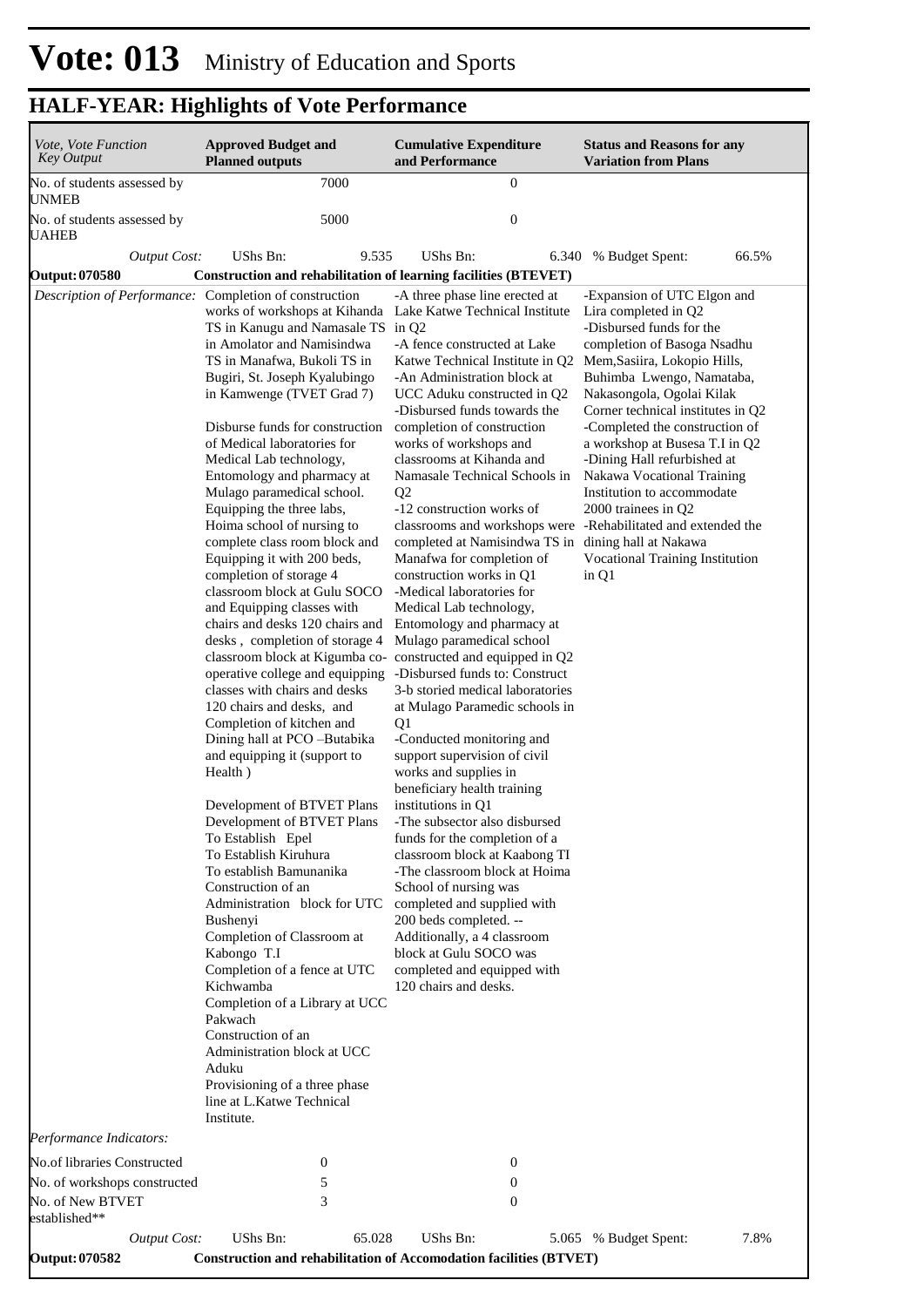| Vote, Vote Function<br><b>Key Output</b>                                                  |                     | <b>Approved Budget and</b><br><b>Planned outputs</b>                                                                                                                                                                           |       | <b>Cumulative Expenditure</b><br>and Performance                                                                                                                                                                                                                                                                                                                                                 |       | <b>Status and Reasons for any</b><br><b>Variation from Plans</b>                |       |
|-------------------------------------------------------------------------------------------|---------------------|--------------------------------------------------------------------------------------------------------------------------------------------------------------------------------------------------------------------------------|-------|--------------------------------------------------------------------------------------------------------------------------------------------------------------------------------------------------------------------------------------------------------------------------------------------------------------------------------------------------------------------------------------------------|-------|---------------------------------------------------------------------------------|-------|
| Description of Performance:                                                               |                     | Construct a girls dormitory at<br>Namisindwa in manafwa and<br>St Josephs kaylubingo in<br>Kamwenge<br>TS in Arua and Lutunku CP in<br>Sembabule<br>construct of a Girl hostel at<br>Butabika school of psychiatric<br>nursing |       | -A Dormitory at Butaleja<br>Technical Institute was<br>completed in Q2<br>-Disbursed funds towards the<br>Complete staff houses at Omugo construction of a Girls'<br>dormitory at Namisindwa in<br>manafwa and St Joseph's<br>kyarubingo in Kamwenge in Q2<br>-Disbursed funds towards the<br>construction of Staff houses at<br>Omugo TS in Arua and Lutunku<br>CP in Sembabule in Q2           |       | -An Administration block at<br>UTC Bushenyi was constructed.                    |       |
| Performance Indicators:                                                                   |                     |                                                                                                                                                                                                                                |       |                                                                                                                                                                                                                                                                                                                                                                                                  |       |                                                                                 |       |
| No. of accomodation<br>facilities (hostels/dorms)<br>constructed in BTVET<br>institutions |                     | $\overline{2}$                                                                                                                                                                                                                 |       | $\mathbf{0}$                                                                                                                                                                                                                                                                                                                                                                                     |       |                                                                                 |       |
|                                                                                           | <b>Output Cost:</b> | UShs Bn:                                                                                                                                                                                                                       | 0.870 | UShs Bn:                                                                                                                                                                                                                                                                                                                                                                                         |       | 0.112 % Budget Spent:                                                           | 12.8% |
| <b>Vote Function Cost</b>                                                                 |                     | <b>UShs Bn:</b>                                                                                                                                                                                                                |       | 120.017 UShs Bn:                                                                                                                                                                                                                                                                                                                                                                                 |       | 48.717 % Budget Spent:                                                          | 40.6% |
| Vote Function: 0706 Quality and Standards<br><b>Output: 070602</b>                        |                     |                                                                                                                                                                                                                                |       |                                                                                                                                                                                                                                                                                                                                                                                                  |       |                                                                                 |       |
| Performance Indicators:                                                                   |                     | <b>Curriculum Training of Teachers</b><br>Description of Performance: Pay capitation grants to 3751<br>students in NTCs, 175 students<br>in Abilonino CPIC, and 120<br>students in Health Tutors                               |       | -BTC Training conducted for<br>each college in Q1<br>-Micro teaching workshops held<br>in Q1<br>-Internet access was<br>implemented in all the 4<br>colleges in Q1<br>-The ATL training package and<br>training of national experts<br>commenced in Q1<br>-Finance workshop and tools to<br>improve financial management<br>delivered<br>-Thematic team workshops and<br>activities implemented. |       | -Nil                                                                            |       |
| No. of student teachers<br>enrolled in NTCs                                               |                     |                                                                                                                                                                                                                                | 3,751 |                                                                                                                                                                                                                                                                                                                                                                                                  | 3751  |                                                                                 |       |
|                                                                                           | <b>Output Cost:</b> | UShs Bn:                                                                                                                                                                                                                       | 0.515 | <b>UShs Bn:</b>                                                                                                                                                                                                                                                                                                                                                                                  |       | 0.031 % Budget Spent:                                                           | 6.0%  |
| <b>Output: 070604</b>                                                                     |                     |                                                                                                                                                                                                                                |       | <b>Training and Capacity Building of Inspectors and Education Managers</b>                                                                                                                                                                                                                                                                                                                       |       |                                                                                 |       |
|                                                                                           |                     | Description of Performance: Training 300 headteachers on<br>school improvement using the 6<br>improvement booklets<br>Training of 196 Inspectors<br>UShs Bn:                                                                   |       | --Training of 256 inspectors was - Training of 300 head teachers<br>done at both Central and Local<br>Government throughout the<br>country. This was carried out at be done in Q4.<br>Namboole Sports Hotel.                                                                                                                                                                                     |       | on school improvement using<br>the 6 improvement booklets will                  |       |
| <b>Output: 070651</b>                                                                     | <b>Output Cost:</b> | <b>Uganda National Education Board (UNEB) Services</b>                                                                                                                                                                         | 3.089 | UShs Bn:                                                                                                                                                                                                                                                                                                                                                                                         | 1.462 | % Budget Spent:                                                                 | 47.3% |
|                                                                                           |                     | Description of Performance: UNEB non wage<br>Pay salaries and allowances to<br>239 staff.                                                                                                                                      |       | -Money sent directly to UNEB<br>in Q1 and Q2                                                                                                                                                                                                                                                                                                                                                     |       | -Funds frontloaded to UNEB to<br>enable the examinations process<br>as planned. |       |
|                                                                                           | <b>Output Cost:</b> | UShs Bn:                                                                                                                                                                                                                       | 2.825 | <b>UShs Bn:</b>                                                                                                                                                                                                                                                                                                                                                                                  |       | 0.730 % Budget Spent:                                                           | 25.8% |
| <b>Output: 070653</b>                                                                     |                     | 3,751 students; Abilonino<br>CPIC for 175 students, Health<br>Tutors College for 120 students<br>and 45 PTCs for 16,239                                                                                                        |       | Training of Secondary Teachers and Instructors (NTCs)<br><i>Description of Performance:</i> Capitation Grants to 5 NTCs for -Capitation Grants paid to 5<br>NTCs, CPIC and Mulago HTC<br>in $Q2$                                                                                                                                                                                                 |       | -Nil                                                                            |       |
|                                                                                           |                     | students paid                                                                                                                                                                                                                  |       |                                                                                                                                                                                                                                                                                                                                                                                                  |       |                                                                                 |       |
| <b>Output: 070654</b>                                                                     | <b>Output Cost:</b> | UShs Bn:<br><b>Curriculum Development and Training (NCDC)</b>                                                                                                                                                                  | 2.822 | <b>UShs Bn:</b>                                                                                                                                                                                                                                                                                                                                                                                  | 1.804 | % Budget Spent:                                                                 | 63.9% |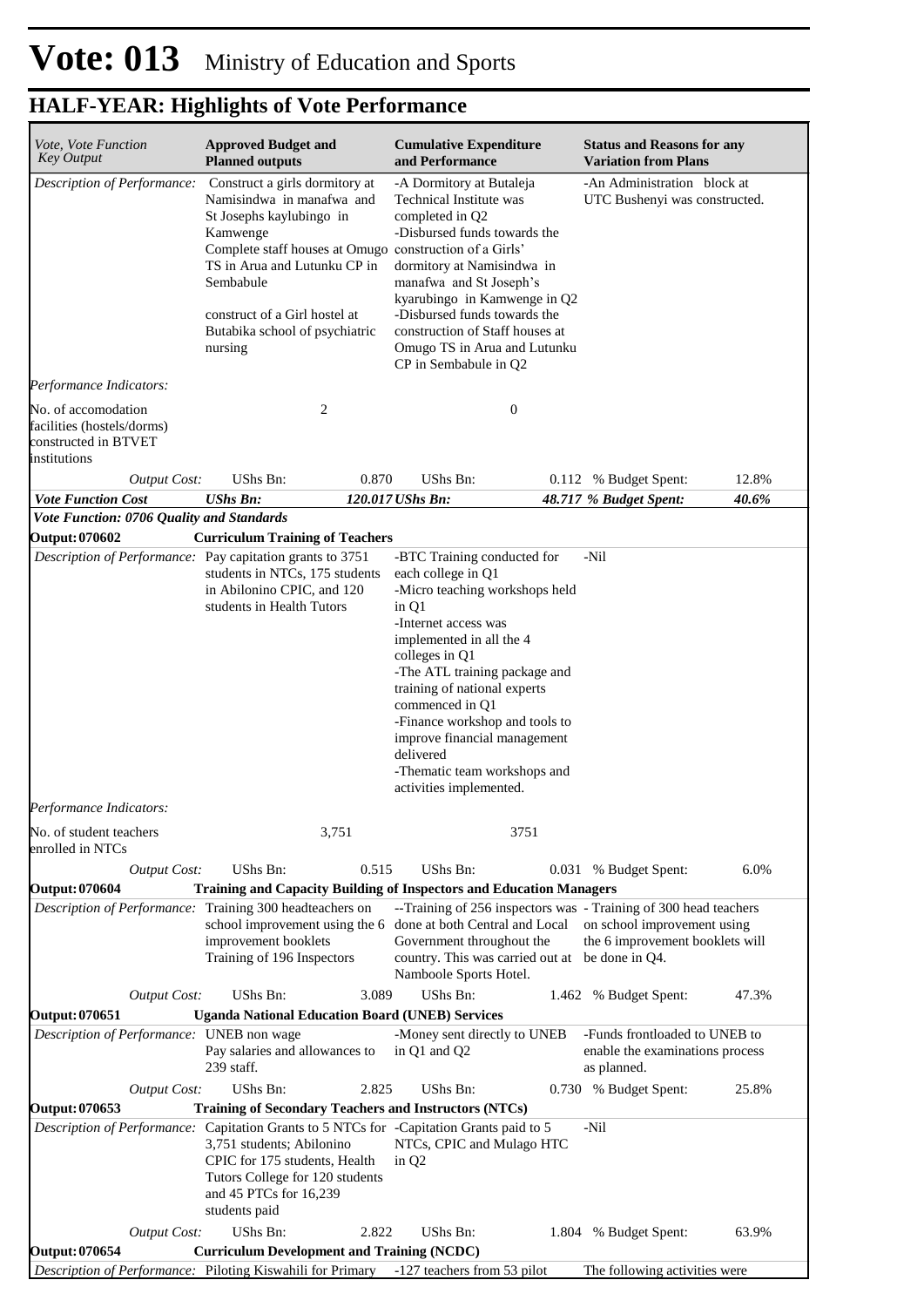| Vote, Vote Function<br><b>Key Output</b>                                | <b>Approved Budget and</b><br><b>Planned outputs</b>                                                                                                                                                                                                                                                                                                                                                                                                                                                                                                                                                                                                                                                                                                                                                                                                                                       | <b>Cumulative Expenditure</b><br>and Performance                                       | <b>Status and Reasons for any</b><br><b>Variation from Plans</b>                                                                                                                                                                                                                                                                                                                                                                                                                                 |
|-------------------------------------------------------------------------|--------------------------------------------------------------------------------------------------------------------------------------------------------------------------------------------------------------------------------------------------------------------------------------------------------------------------------------------------------------------------------------------------------------------------------------------------------------------------------------------------------------------------------------------------------------------------------------------------------------------------------------------------------------------------------------------------------------------------------------------------------------------------------------------------------------------------------------------------------------------------------------------|----------------------------------------------------------------------------------------|--------------------------------------------------------------------------------------------------------------------------------------------------------------------------------------------------------------------------------------------------------------------------------------------------------------------------------------------------------------------------------------------------------------------------------------------------------------------------------------------------|
|                                                                         | schools<br>Printing of Thematic Song books Nakaseke Core PTC in Q1<br>Developing of Sign Language<br>Curriculum for Lower primary<br>Sensitizing the public on the<br>Thematic curriculum and the<br>use of local language.<br>Study the effects of offering the<br>Ugandan and other curricula to<br>the same learners at Primary<br>level<br>Purchase of Library Reference<br>books and subscription for E-<br>resources<br>Establish a Research,<br>monitoring and evaluation<br>framework for the Centre.<br>Proposal writing for a Tracer<br>Study of the 2006-2010<br>Diploma Business graduates of<br>BTVET Institutions in Uganda.<br>Printing of A' level teaching<br>syllabus<br>Monitoring Implementation of<br>the teaching of A-level<br>Subsidiary ICT in Secondary<br>schools.<br>Orientation of A level<br><b>Subsidiary Mathematics</b><br>teachers for Secondary schools | schools were trained for 16 days not undertaken due to<br>on P.7 third term Content at | inadequate funds:<br>- Printing of the thematic song<br>book<br>- Braille the curriculum for P.1<br>- Advocacy and awareness to<br>the public through printing of<br>advocacy materials and public<br>talk shows<br>- Dissemination of Research<br>findings from the study of<br>thematic curriculum                                                                                                                                                                                             |
| Performance Indicators:                                                 |                                                                                                                                                                                                                                                                                                                                                                                                                                                                                                                                                                                                                                                                                                                                                                                                                                                                                            |                                                                                        |                                                                                                                                                                                                                                                                                                                                                                                                                                                                                                  |
| No. of primary curricula<br>reviewed**                                  | $\boldsymbol{0}$                                                                                                                                                                                                                                                                                                                                                                                                                                                                                                                                                                                                                                                                                                                                                                                                                                                                           | $\boldsymbol{0}$                                                                       |                                                                                                                                                                                                                                                                                                                                                                                                                                                                                                  |
| No. of cirricular<br>implemented (Primary)**                            | $\boldsymbol{0}$                                                                                                                                                                                                                                                                                                                                                                                                                                                                                                                                                                                                                                                                                                                                                                                                                                                                           | $\boldsymbol{0}$                                                                       |                                                                                                                                                                                                                                                                                                                                                                                                                                                                                                  |
| <b>Output Cost:</b>                                                     | UShs Bn:<br>6.186                                                                                                                                                                                                                                                                                                                                                                                                                                                                                                                                                                                                                                                                                                                                                                                                                                                                          | UShs Bn:<br>2.728                                                                      | 44.1%<br>% Budget Spent:                                                                                                                                                                                                                                                                                                                                                                                                                                                                         |
| <b>Vote Function Cost</b>                                               | <b>UShs Bn:</b>                                                                                                                                                                                                                                                                                                                                                                                                                                                                                                                                                                                                                                                                                                                                                                                                                                                                            | 44.102 UShs Bn:                                                                        | 42.1%<br>18.560 % Budget Spent:                                                                                                                                                                                                                                                                                                                                                                                                                                                                  |
| Vote Function: 0707 Physical Education and Sports                       |                                                                                                                                                                                                                                                                                                                                                                                                                                                                                                                                                                                                                                                                                                                                                                                                                                                                                            |                                                                                        |                                                                                                                                                                                                                                                                                                                                                                                                                                                                                                  |
| Output: 070752<br>Description of Performance: Talent identification and | <b>Management Oversight for Sports Development (NCS)</b><br>development programs<br>Supported<br>Teams Supported for<br>international exposure<br>Teams Prepared for<br><b>Commonwealth Games</b><br>BOQs already secured for<br>Refurbishment of Lugogo<br>Sports Gymnasium<br><b>District Sports Councils</b><br>reactivated, technical personnel<br>trained, and basic sports<br>equipment provided<br>Well equipped ICT center and<br>Resource Center for show-                                                                                                                                                                                                                                                                                                                                                                                                                        | Nil                                                                                    | -Remitted subvention to NCS to<br>facilitate activities of National<br>Sports Federations/ Associations<br>in $Q2$<br>-Paid retainers fees for Council<br>members for the months of July,<br>August and September, 2014 in<br>Q2<br>-Provided transport for council<br>members attending committee<br>council meetings, main council<br>meeting and other travel inland<br>and transports expenses in Q2<br>-Facilitated council members to<br>travel abroad for study tours and<br>other sports |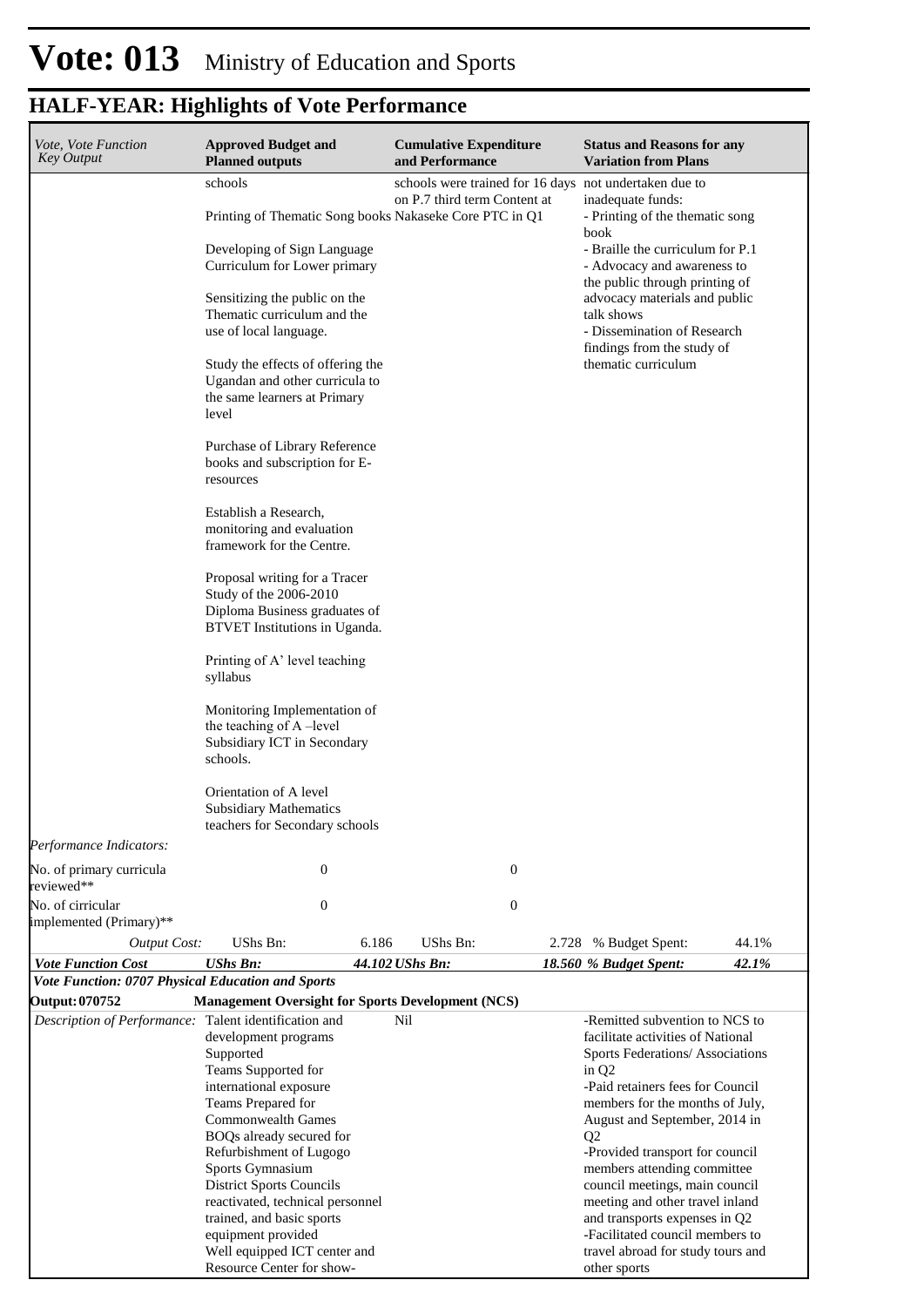| Vote, Vote Function<br><b>Key Output</b> | <b>Approved Budget and</b><br><b>Planned outputs</b>                                                                                       | <b>Cumulative Expenditure</b><br>and Performance | <b>Status and Reasons for any</b><br><b>Variation from Plans</b>                                                                                                                                                                                                                                                                                                                                                                                                                                                                                                                                                                                                                                                                                                                                                                                                                                                                                                                                                                                                                                                                                                                                                                                                                                                                                                                                                                                                                                                                                                                                                                                                                                      |
|------------------------------------------|--------------------------------------------------------------------------------------------------------------------------------------------|--------------------------------------------------|-------------------------------------------------------------------------------------------------------------------------------------------------------------------------------------------------------------------------------------------------------------------------------------------------------------------------------------------------------------------------------------------------------------------------------------------------------------------------------------------------------------------------------------------------------------------------------------------------------------------------------------------------------------------------------------------------------------------------------------------------------------------------------------------------------------------------------------------------------------------------------------------------------------------------------------------------------------------------------------------------------------------------------------------------------------------------------------------------------------------------------------------------------------------------------------------------------------------------------------------------------------------------------------------------------------------------------------------------------------------------------------------------------------------------------------------------------------------------------------------------------------------------------------------------------------------------------------------------------------------------------------------------------------------------------------------------------|
|                                          | casing sports, and which can<br>also be used as a point of<br>reference for all sports related<br>information and materials<br>established |                                                  | competitions/championship in<br>Q <sub>2</sub><br>-Paid salaries for established<br>staff for the month of July,<br>August and September 2014 in<br>Q <sub>2</sub><br>-Paid 10% contribution towards<br>staff NSSF scheme in Q2<br>-Paid gratuity to one retired<br>officer in Q2<br>-Provided Per Diem, Safari Day<br>Allowance and Out of Pocket<br>for established staff attending<br>workshops, sports functions,<br>championships and other<br>tournaments and weekend<br>allowance for staff who work<br>over the weekend in Q2<br>-Advertised for vacancies in the<br>National Council of Sports in Q2<br>-Catered for staff development<br>for staff pursuing courses and<br>other short training programmes<br>in $Q2$<br>-Facilitated recruitment<br>processes for advertised posts in<br>Q2<br>-Procured Newspapers for NCS<br>staff in Q2<br>-Provided staff tea, Top<br><b>Management Meeting</b><br>refreshment and visitors meals<br>in $Q2$<br>-Procured stationery for office<br>use in Q2<br>-Purchased small office<br>equipment such as, calculators,<br>staples, punching machine and<br>others in Q2<br>-Procured footballs, uniforms,<br>souvenirs and other sports gifts<br>in $Q2$<br>-Insured the General Secretary's<br>CAR reg. No. UAJ. 225X in Q2<br>-Facilitated staff in land travels<br>for official work in Q2<br>-Facilitated staff travel abroad<br>for international conventions<br>and meetings in Q2<br>-Fueled the General Secretary's<br>car Reg. UAJ.225X in Q2<br>-Repaired and serviced the<br>General Secretaries car Reg.<br>UAJ 225X in Q2<br>-Supported FUFA, FUBA,<br>UNF, and UWB in Q2<br>-Facilitated staff to participant<br>in Cancer run in Q2 |
|                                          |                                                                                                                                            |                                                  | -Facilitated Assistant General<br>Secretary, Administration to                                                                                                                                                                                                                                                                                                                                                                                                                                                                                                                                                                                                                                                                                                                                                                                                                                                                                                                                                                                                                                                                                                                                                                                                                                                                                                                                                                                                                                                                                                                                                                                                                                        |
|                                          |                                                                                                                                            |                                                  | attend FEASSSA Game in Dar-<br>es-Salaam, Tanzania in Q2<br>-Paid Affiliation fees to                                                                                                                                                                                                                                                                                                                                                                                                                                                                                                                                                                                                                                                                                                                                                                                                                                                                                                                                                                                                                                                                                                                                                                                                                                                                                                                                                                                                                                                                                                                                                                                                                 |
|                                          |                                                                                                                                            |                                                  | TAFISA in Q2<br>-Renovated the concrete seats in                                                                                                                                                                                                                                                                                                                                                                                                                                                                                                                                                                                                                                                                                                                                                                                                                                                                                                                                                                                                                                                                                                                                                                                                                                                                                                                                                                                                                                                                                                                                                                                                                                                      |
|                                          |                                                                                                                                            |                                                  | the Cricket oval Pavilion in Q2<br>-Remitted subvention to NCS to                                                                                                                                                                                                                                                                                                                                                                                                                                                                                                                                                                                                                                                                                                                                                                                                                                                                                                                                                                                                                                                                                                                                                                                                                                                                                                                                                                                                                                                                                                                                                                                                                                     |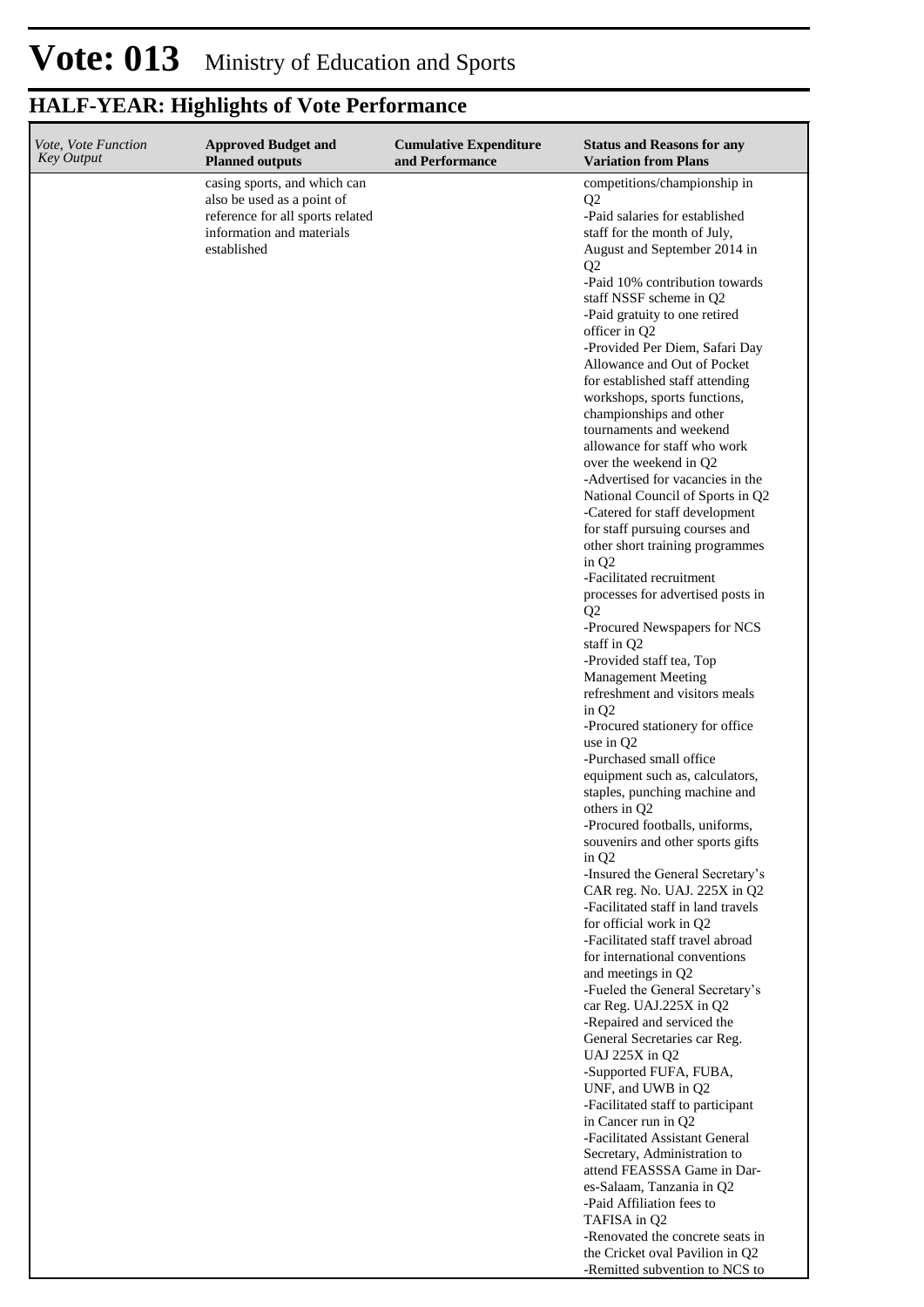| <i>Vote, Vote Function</i><br>Key Output | <b>Approved Budget and</b><br><b>Planned outputs</b>             | <b>Cumulative Expenditure</b><br>and Performance | <b>Status and Reasons for any</b><br><b>Variation from Plans</b>                  |  |  |  |  |  |  |
|------------------------------------------|------------------------------------------------------------------|--------------------------------------------------|-----------------------------------------------------------------------------------|--|--|--|--|--|--|
|                                          |                                                                  |                                                  | facilitate activities of National<br>Sports Federations/Associations<br>in $O1$ . |  |  |  |  |  |  |
| Output Cost:                             | UShs Bn:                                                         | 1.954<br>UShs Bn:                                | 61.9%<br>% Budget Spent:<br>1.210                                                 |  |  |  |  |  |  |
| <b>Vote Function Cost</b>                | $\mathbf{U}$ <i>Shs Bn:</i>                                      | $6.974$ UShs Bn:                                 | 2.865 % Budget Spent:<br>41.1%                                                    |  |  |  |  |  |  |
|                                          | <b>Vote Function: 0749 Policy, Planning and Support Services</b> |                                                  |                                                                                   |  |  |  |  |  |  |
| <b>Vote Function Cost</b>                | <b>UShs Bn:</b>                                                  | 13.747 UShs Bn:                                  | 7.087 % Budget Spent:<br>51.6%                                                    |  |  |  |  |  |  |
| <b>Cost of Vote Services:</b>            | $UShs Bn$ :                                                      | 413.888 UShs Bn:                                 | <b>149.241</b> % Budget Spent:<br>$36.1\%$                                        |  |  |  |  |  |  |

*\* Excluding Taxes and Arrears*

-Funds are released on a quarterly basis which affects the implementation of especially construction works and procurement of instructional materials. As consequence, therefore, timely procurement and implementation processes are affected. This largely explains why the construction works and procurement of instructional materials are way behind the expected schedule. Therefore, this makes the achievement of targets of a given Financial Year in the same Year very difficult.

|  | Table V2.2: Implementing Actions to Improve Vote Performance |  |  |
|--|--------------------------------------------------------------|--|--|
|  |                                                              |  |  |

| <b>Planned Actions:</b>                                                                                                                                                                                                                                                     | <b>Actual Actions:</b>                                                                                                                                                                                    | <b>Reasons for Variation</b>                                                                                                                                                                                                                                                                                                                                                                                                                                                                                                                                                                                                                                                                                                                                                                                         |
|-----------------------------------------------------------------------------------------------------------------------------------------------------------------------------------------------------------------------------------------------------------------------------|-----------------------------------------------------------------------------------------------------------------------------------------------------------------------------------------------------------|----------------------------------------------------------------------------------------------------------------------------------------------------------------------------------------------------------------------------------------------------------------------------------------------------------------------------------------------------------------------------------------------------------------------------------------------------------------------------------------------------------------------------------------------------------------------------------------------------------------------------------------------------------------------------------------------------------------------------------------------------------------------------------------------------------------------|
| Vote: 013 Ministry of Education and Sports                                                                                                                                                                                                                                  |                                                                                                                                                                                                           |                                                                                                                                                                                                                                                                                                                                                                                                                                                                                                                                                                                                                                                                                                                                                                                                                      |
| Vote Function: 07 01 Pre-Primary and Primary Education                                                                                                                                                                                                                      |                                                                                                                                                                                                           |                                                                                                                                                                                                                                                                                                                                                                                                                                                                                                                                                                                                                                                                                                                                                                                                                      |
| Procure Pupils textbooks, accompanying<br>teachers guides, Wall Charts and local<br>language books for Primary 5,6 and 7.<br>Assorted instructional materials for P1 &<br>P2, Special Needs Education (SNE) and<br>materials for roll out of the new<br>curriculum for PTCs | -Paid final 20% contract sum to Publishers<br>(St. Bernard, Pelican and East African<br>Education)<br>-Hired Consultancy who conducted Needs<br>Assessment for learners with hearing<br>impairment        | -Procurement of modules was pushed to<br>Q2 (i.e. syllabus books for PTCs in every<br>Subject).<br>-PEO/IMU attended the 34th International<br>Conference on Books for Children in<br>Mexico City from 9th -13th September<br>2014.<br>-Repaired office sofa set<br>-Inadequate funds were released to enable<br>the full payment of money owed to various<br>publishers. The following publishers were<br>left pending: Baroque, Longhorn, Mukono<br>Bookshop and MK.<br>-Funds were inadequate to provide pupils<br>reading books in 27 local languages, songs<br>books and Kiswahili readers.<br>-Instructional Materials' budget was cut<br>by 1bn that was meant for Capacity<br>building.<br>-Money for short term consultancy<br>together with money for procurement of<br>IMS was used to pay the consultant |
| Vote Function: 07 02 Secondary Education                                                                                                                                                                                                                                    |                                                                                                                                                                                                           |                                                                                                                                                                                                                                                                                                                                                                                                                                                                                                                                                                                                                                                                                                                                                                                                                      |
| Extend the digital science initiative to 100<br>secondary schools under cycle 5, and also<br>continue providing textbooks to UPOLET<br>schools                                                                                                                              | -Provided funds to delivery and supply of<br>computers and ups for secondary schools<br>-Processed payment to M/S Cyber School<br><b>Technology Solutions (Partial Payments</b><br>on the 4th certificate | -Part of the funds for delivery and supply<br>of computers and UPs for secondary<br>schools were used to finance the East<br>African Games.                                                                                                                                                                                                                                                                                                                                                                                                                                                                                                                                                                                                                                                                          |
| Vote Function: 07 03 Special Needs Education, Guidance and Counselling                                                                                                                                                                                                      |                                                                                                                                                                                                           |                                                                                                                                                                                                                                                                                                                                                                                                                                                                                                                                                                                                                                                                                                                                                                                                                      |
| Procurement of assorted instructional<br>materials for Special Needs Education<br>(SNE)                                                                                                                                                                                     | -Hired Consultant who conducted Needs<br>Assessment for learners with hearing<br>impairment                                                                                                               | $\text{NIL}$                                                                                                                                                                                                                                                                                                                                                                                                                                                                                                                                                                                                                                                                                                                                                                                                         |
| Vote Function: 07 04 Higher Education                                                                                                                                                                                                                                       |                                                                                                                                                                                                           |                                                                                                                                                                                                                                                                                                                                                                                                                                                                                                                                                                                                                                                                                                                                                                                                                      |
| Public universities have continued the<br>policy of internship attachments                                                                                                                                                                                                  | $-NIL$                                                                                                                                                                                                    | -NIL                                                                                                                                                                                                                                                                                                                                                                                                                                                                                                                                                                                                                                                                                                                                                                                                                 |
| Vote Function: 07 05 Skills Development                                                                                                                                                                                                                                     |                                                                                                                                                                                                           |                                                                                                                                                                                                                                                                                                                                                                                                                                                                                                                                                                                                                                                                                                                                                                                                                      |
| Training of 40 technical teachers                                                                                                                                                                                                                                           | -20 technical teachers trained.                                                                                                                                                                           | -NIL                                                                                                                                                                                                                                                                                                                                                                                                                                                                                                                                                                                                                                                                                                                                                                                                                 |
| 40 Deputy Principals given bursaries to<br>Technical Institutes to do Higher<br>Diplomas in UTCs                                                                                                                                                                            |                                                                                                                                                                                                           |                                                                                                                                                                                                                                                                                                                                                                                                                                                                                                                                                                                                                                                                                                                                                                                                                      |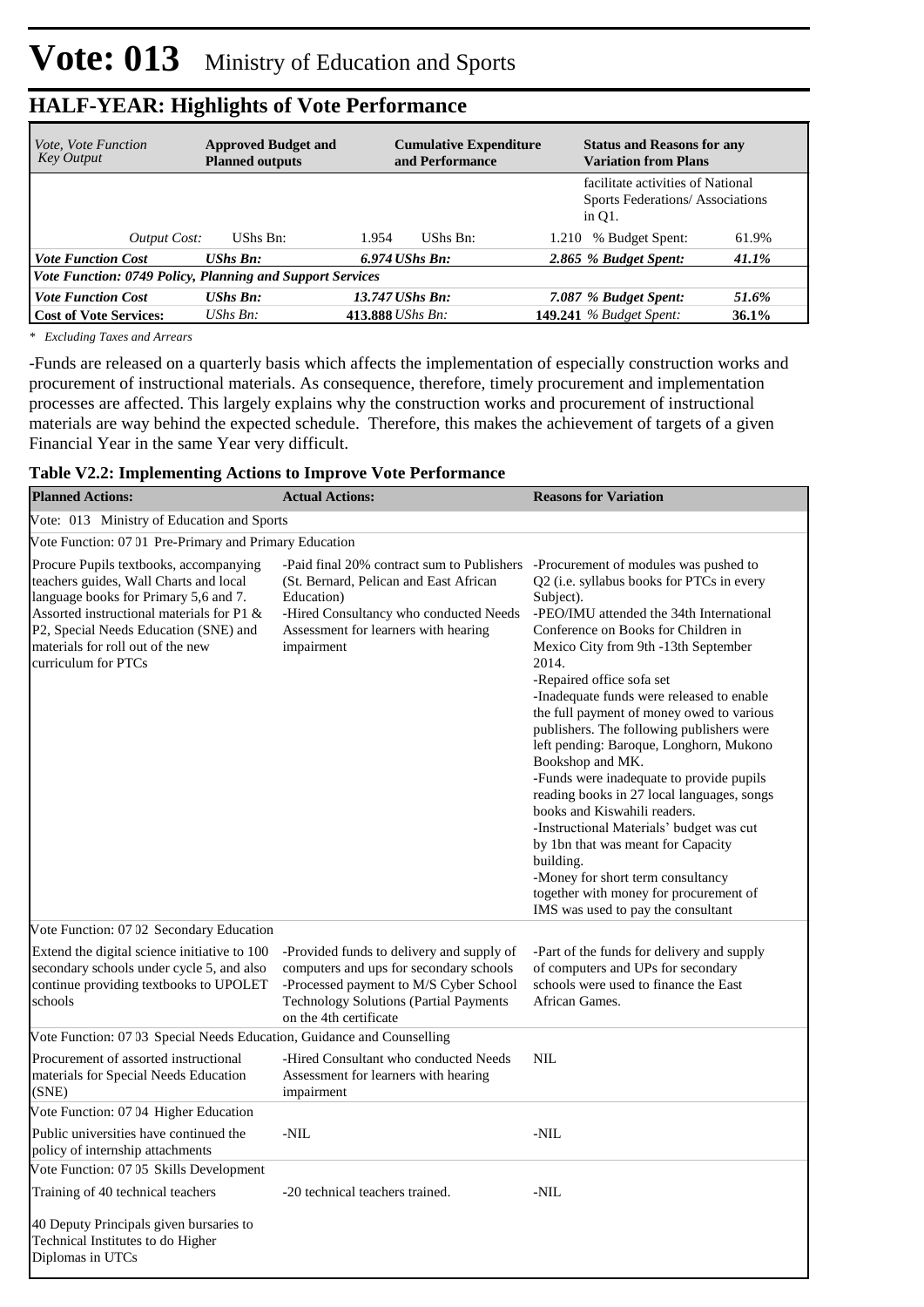| <b>Planned Actions:</b>                                                                                                                                                                                                                                                      | <b>Actual Actions:</b>                                                                                                                                                                                                                                                                                                                                                                                                                            | <b>Reasons for Variation</b>                                                                                                                                                                                                                                                                                                                                                                                                                                                                         |
|------------------------------------------------------------------------------------------------------------------------------------------------------------------------------------------------------------------------------------------------------------------------------|---------------------------------------------------------------------------------------------------------------------------------------------------------------------------------------------------------------------------------------------------------------------------------------------------------------------------------------------------------------------------------------------------------------------------------------------------|------------------------------------------------------------------------------------------------------------------------------------------------------------------------------------------------------------------------------------------------------------------------------------------------------------------------------------------------------------------------------------------------------------------------------------------------------------------------------------------------------|
|                                                                                                                                                                                                                                                                              |                                                                                                                                                                                                                                                                                                                                                                                                                                                   |                                                                                                                                                                                                                                                                                                                                                                                                                                                                                                      |
| Vote Function: 07 06 Quality and Standards                                                                                                                                                                                                                                   |                                                                                                                                                                                                                                                                                                                                                                                                                                                   |                                                                                                                                                                                                                                                                                                                                                                                                                                                                                                      |
| Pay certificates for construction works in 8<br>PTCs (Buhungiro, Paidha, Bundibugyo,<br>Bukedea, Kapchorwa, Arua, Ibanda and<br>Canon Lawrence) to be completed and<br>kick start other 8 PTCs (Kisoro Kaliro,<br>Rukungiri, Rakai, Kabwangasi,<br>Kabukungu, CTK and Erepi) | -Made payments for on-going construction -NIL<br>works (Buhungiro, Paidha, Bundibugyo,<br>Bukedea, Kapchorwa, Arua, Ibanda and<br>Canon Lawrence)                                                                                                                                                                                                                                                                                                 |                                                                                                                                                                                                                                                                                                                                                                                                                                                                                                      |
| Vote Function: 07 07 Physical Education and Sports                                                                                                                                                                                                                           |                                                                                                                                                                                                                                                                                                                                                                                                                                                   |                                                                                                                                                                                                                                                                                                                                                                                                                                                                                                      |
| Continue sensitization and increased<br>mobilization of districts/ schools on sports<br>policy                                                                                                                                                                               | -Coordinated Primary schools and Special<br>Needs Learners (SNL) National Ball<br>Games, August 2014;<br>-Inspected proposed host venue for the<br>2015 East Africa Primary Schools Games<br>in August<br>2014;<br>-Contributed towards organization of<br>Primary Schools and SNL National Ball<br>Games, August 2014, Hoima;<br>-Participated at the 13th Edition of<br>FEASSSA Games in Dar-es-Salaam where<br>Uganda emerged Overall winners. | -NIL                                                                                                                                                                                                                                                                                                                                                                                                                                                                                                 |
| Vote: 013 Ministry of Education and Sports                                                                                                                                                                                                                                   |                                                                                                                                                                                                                                                                                                                                                                                                                                                   |                                                                                                                                                                                                                                                                                                                                                                                                                                                                                                      |
| Vote Function: 07 02 Secondary Education                                                                                                                                                                                                                                     |                                                                                                                                                                                                                                                                                                                                                                                                                                                   |                                                                                                                                                                                                                                                                                                                                                                                                                                                                                                      |
| Complete construction of Kisozi<br>seed school<br>Bufunjo seed school in kyenjojo<br>and katunguru seed in rubirizi<br>Complete and hand over for use<br>the:1-8 Institutions being constructed<br>rehabilitate and expanded under ADB V                                     | -NIL                                                                                                                                                                                                                                                                                                                                                                                                                                              | -Disbursed funds for completion of<br>administration blocks: at -Montungatuny<br>& Kagongi S S<br>-Facilitated securing of land and facilities<br>at Aboke High School<br>-Monitored construction works & site<br>meetings in Kiruhura.                                                                                                                                                                                                                                                              |
| Vote Function: 07 03 Special Needs Education, Guidance and Counselling                                                                                                                                                                                                       |                                                                                                                                                                                                                                                                                                                                                                                                                                                   |                                                                                                                                                                                                                                                                                                                                                                                                                                                                                                      |
| NFE teacher trainers (CCTs) oriented on<br>the utilization of Yr. 2 training manuals                                                                                                                                                                                         | -NIL                                                                                                                                                                                                                                                                                                                                                                                                                                              | -Funds were not released to facilitate the<br>training of teachers in the 6 PTCs of<br>Moroto, Nakaseke, Arua, Busubizi, Bulera<br>and<br>Kibuli.<br>Monitored the operationalization of<br>functional assessment being implemented<br>by teachers as a pilot in Oyam District in<br>the schools of Agulurude P/S, Odike P/S,<br>Wigua P/S, Ojwina P/S, St. Mary Gorreti<br>Ngetta Girls P/S, Lango Quran P/S, Loro<br>Dem School, Aber P/S, Oryang Memorial<br>P/S, Ayomapwono P/S and Atapara P/S. |
| Vote Function: 07 04 Higher Education                                                                                                                                                                                                                                        |                                                                                                                                                                                                                                                                                                                                                                                                                                                   |                                                                                                                                                                                                                                                                                                                                                                                                                                                                                                      |
| There are plans to construct and<br>rehabilitate 9 buildings of Makerere<br>University, 14 buildings in Kyambogo<br>University, 10 buildings in Gulu<br>University, 7 buildings in Busitema<br>University, 4 buildings in Muni University                                    | -NIL                                                                                                                                                                                                                                                                                                                                                                                                                                              | -NIL                                                                                                                                                                                                                                                                                                                                                                                                                                                                                                 |
| Vote Function: 07 05 Skills Development                                                                                                                                                                                                                                      |                                                                                                                                                                                                                                                                                                                                                                                                                                                   |                                                                                                                                                                                                                                                                                                                                                                                                                                                                                                      |
| A request has been raised in the unfunded<br>priorities to cater for inadequate capitation<br>grants                                                                                                                                                                         | -NIL                                                                                                                                                                                                                                                                                                                                                                                                                                              | The capitation grants have been held<br>constant because no additional funding<br>was provided by MoFPED                                                                                                                                                                                                                                                                                                                                                                                             |
| Vote: 013 Ministry of Education and Sports                                                                                                                                                                                                                                   |                                                                                                                                                                                                                                                                                                                                                                                                                                                   |                                                                                                                                                                                                                                                                                                                                                                                                                                                                                                      |
| Vote Function: 07 01 Pre-Primary and Primary Education                                                                                                                                                                                                                       |                                                                                                                                                                                                                                                                                                                                                                                                                                                   |                                                                                                                                                                                                                                                                                                                                                                                                                                                                                                      |
| <b>NIL</b>                                                                                                                                                                                                                                                                   | Funds for construction of teachers'<br>Houses disbursed to 20 Local<br>Governments of Bushenyi, Jinja,<br>Kabarole, Kalangala, Mpigi, Mukono,<br>Ntungamo, Rukungiri, Sembabule,                                                                                                                                                                                                                                                                  | <b>NIL</b>                                                                                                                                                                                                                                                                                                                                                                                                                                                                                           |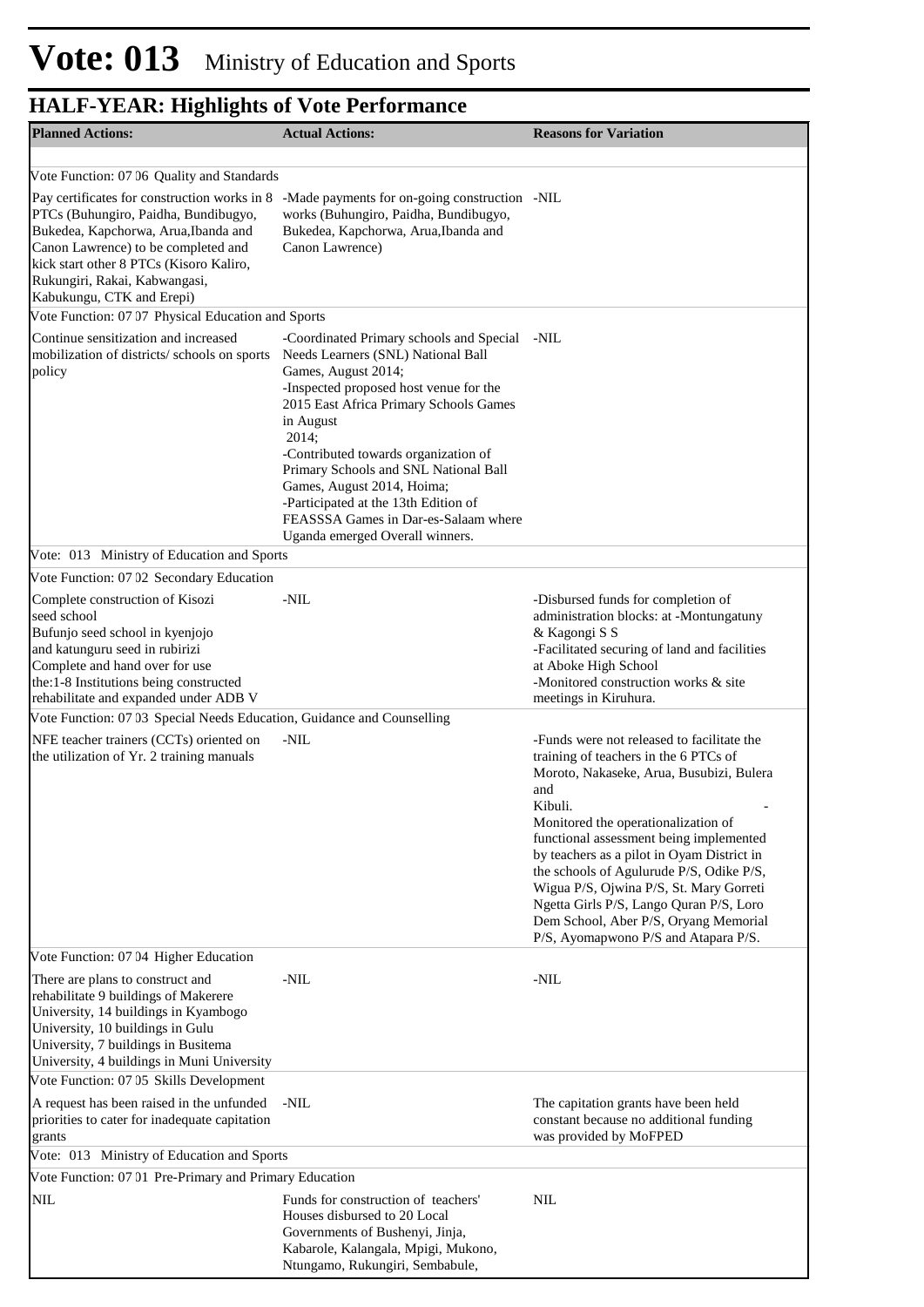| <b>Planned Actions:</b>                                                                                                                                                                           | <b>Actual Actions:</b>                                                                                                                                                                                                                                                                                                                                                                                                           | <b>Reasons for Variation</b>                                                                                                      |
|---------------------------------------------------------------------------------------------------------------------------------------------------------------------------------------------------|----------------------------------------------------------------------------------------------------------------------------------------------------------------------------------------------------------------------------------------------------------------------------------------------------------------------------------------------------------------------------------------------------------------------------------|-----------------------------------------------------------------------------------------------------------------------------------|
|                                                                                                                                                                                                   | Sironko, Wakiso, Kiruhura, Nakaseke,<br>Namutumba, Gomba, namayingo,<br>Ntoroko, Lwengo, Rubirizi and Butambala.                                                                                                                                                                                                                                                                                                                 |                                                                                                                                   |
| Vote Function: 07 05 Skills Development                                                                                                                                                           |                                                                                                                                                                                                                                                                                                                                                                                                                                  |                                                                                                                                   |
| There are plans to provide Instructional<br>Materials Post S.4 BTVET Institutions to<br>a tune of Ugshs 1,347,486,000bn                                                                           | -Disbursed funds to provide tools $\&$<br>equipment at Rugando, Burora, Kalera,<br>Minakulu, UTC Lira and Ihuga<br>-Assorted learning tools and equipment<br>procured for constructed workshop and<br>classrooms St. Josephs Kyarubingo,<br>Kakiika TS, Namisindwa TS, Mbale CP,<br>Bukooli TS, Namasale TS.<br>-Disburse funds to procure medical<br>equipment and materials for training<br>purpose at Butabika School of PCO. | $-NIL$                                                                                                                            |
| Vote Function: 07 06 Quality and Standards                                                                                                                                                        |                                                                                                                                                                                                                                                                                                                                                                                                                                  |                                                                                                                                   |
| Inspection of 3,600 secondary, 600<br>BTVET and 20 PTCs done<br>Follow up inspection of 440 scs<br>Inspection of 5 NTCs inspection of 50<br>nursery training printing school<br>improvement books | -Inspected 900 secondary schools, twenty<br>(20) PTCs and 224 BTVET institutions.                                                                                                                                                                                                                                                                                                                                                | -Some of the activities that received funds<br>are not reflected in the OBT reporting<br>template.                                |
| Vote Function: 07 49 Policy, Planning and Support Services                                                                                                                                        |                                                                                                                                                                                                                                                                                                                                                                                                                                  |                                                                                                                                   |
|                                                                                                                                                                                                   | A project proposal on construction of<br>Ministry Headquarters was submitted<br>made to Ministry of Finance for approval.                                                                                                                                                                                                                                                                                                        | The project was deferred subject to<br>finalization of the national policy/strategy<br>by the committee in the President's Office |

#### *V3: Details of Releases and Expenditure*

*This section provides a comprehensive summary of the outputs delivered by the Vote and further details of Vote expenditures by Vote Function and Expenditure Item.*

#### **Table V3.1: GoU Releases and Expenditure by Output\***

| <b>Billion Uganda Shillings</b>                               | <b>Approved</b><br><b>Budget</b> | <b>Released</b> | <b>Spent</b> | $%$ GoU<br><b>Budget</b> | $%$ GoU<br><b>Budget</b> | $%$ GoU<br>Releases |
|---------------------------------------------------------------|----------------------------------|-----------------|--------------|--------------------------|--------------------------|---------------------|
|                                                               |                                  |                 |              | Released                 | <i>Spent</i>             | Spent               |
| VF:0701 Pre-Primary and Primary Education                     | 33.86                            | 16.71           | 15.85        | 49.3%                    | 46.8%                    | 94.9%               |
| Class: Outputs Provided                                       | 20.71                            | 7.24            | 6.63         | 34.9%                    | 32.0%                    | 91.6%               |
| 070101 Policies, laws, guidelines, plans and strategies       | 2.59                             | 1.53            | 1.21         | 59.3%                    | 47.0%                    | 79.2%               |
| 070102 Instructional Materials for Primary Schools            | 17.37                            | 5.32            | 5.08         | 30.6%                    | 29.3%                    | 95.6%               |
| 070103 Monitoring and Supervision of Primary Schools          | 0.46                             | 0.23            | 0.23         | 51.1%                    | 50.0%                    | 97.9%               |
| 070105 Support to war affected children in Northern Uganda    | 0.30                             | 0.15            | 0.10         | 50.0%                    | 33.1%                    | 66.3%               |
| Class: Outputs Funded                                         | 11.38                            | 8.88            | 8.88         | 78.0%                    | 78.0%                    | 100.0%              |
| 070151 Assessment of Primary Education (PLE)                  | 6.38                             | 6.38            | 6.38         | 100.0%                   | 100.0%                   | 100.0%              |
| 070153 Primary Teacher Development (PTC's)                    | 5.00                             | 2.50            | 2.50         | 50.0%                    | 50.0%                    | 100.0%              |
| Class: Capital Purchases                                      | 1.76                             | 0.59            | 0.34         | 33.1%                    | 19.3%                    | 58.1%               |
| 070180 Classroom construction and rehabilitation (Primary)    | 1.76                             | 0.59            | 0.34         | 33.1%                    | 19.3%                    | 58.1%               |
| VF:0702 Secondary Education                                   | 30.14                            | 23.10           | 20.69        | 76.6%                    | 68.6%                    | 89.6%               |
| Class: Outputs Provided                                       | 10.12                            | 4.30            | 4.16         | 42.5%                    | 41.1%                    | 96.6%               |
| 070201 Policies, laws, guidelines plans and strategies        | 4.37                             | 2.38            | 2.26         | 54.5%                    | 51.7%                    | 94.9%               |
| 070202 Instructional Materials for Secondary Schools          | 4.17                             | 0.98            | 0.98         | 23.5%                    | 23.5%                    | 100.0%              |
| 070203 Monitoring and Supervision of Secondary Schools        | 0.58                             | 0.47            | 0.46         | 82.1%                    | 79.5%                    | 96.8%               |
| 070204 Training of Secondary Teachers                         | 0.66                             | 0.29            | 0.30         | 44.6%                    | 44.8%                    | 100.4%              |
| 070205 Monitoring USE Placements in Private Schools           | 0.35                             | 0.18            | 0.17         | 50.0%                    | 47.4%                    | 94.9%               |
| Class: Outputs Funded                                         | 13.41                            | 12.97           | 12.97        | 96.7%                    | 96.7%                    | 100.0%              |
| 070251 USE Tuition Support                                    | 0.89                             | 0.45            | 0.45         | 50.0%                    | 50.0%                    | 100.1%              |
| 070253 Secondary Examinations (UNEB)                          | 12.52                            | 12.52           | 12.52        | 100.0%                   | 100.0%                   | 100.0%              |
| Class: Capital Purchases                                      | 6.61                             | 5.83            | 3.56         | 88.2%                    | 53.9%                    | 61.2%               |
| 070280 Classroom construction and rehabilitation (Secondary)  | 6.61                             | 5.83            | 3.56         | 88.2%                    | 53.9%                    | 61.2%               |
| VF:0703 Special Needs Education, Guidance and Counselling     | 4.12                             | 2.11            | 1.34         | 51.2%                    | 32.6%                    | 63.7%               |
| Class: Outputs Provided                                       | 1.88                             | 0.80            | 0.57         | 42.4%                    | 30.5%                    | 72.0%               |
| 070301 Policies, laws, guidelines, plans and strategies       | 1.09                             | 0.40            | 0.23         | 37.2%                    | 21.0%                    | 56.5%               |
| 070302 Advocacy, Sensitisation and Information Dissemmination | 0.65                             | 0.33            | 0.29         | 50.6%                    | 43.9%                    | 86.9%               |
| 070303 Monitoring and Supervision of Special Needs Facilities | 0.14                             | 0.06            | 0.06         | 44.3%                    | 41.5%                    | 93.6%               |
| Class: Outputs Funded                                         | 1.06                             | 0.82            | 0.75         | 76.8%                    | 70.7%                    | 92.0%               |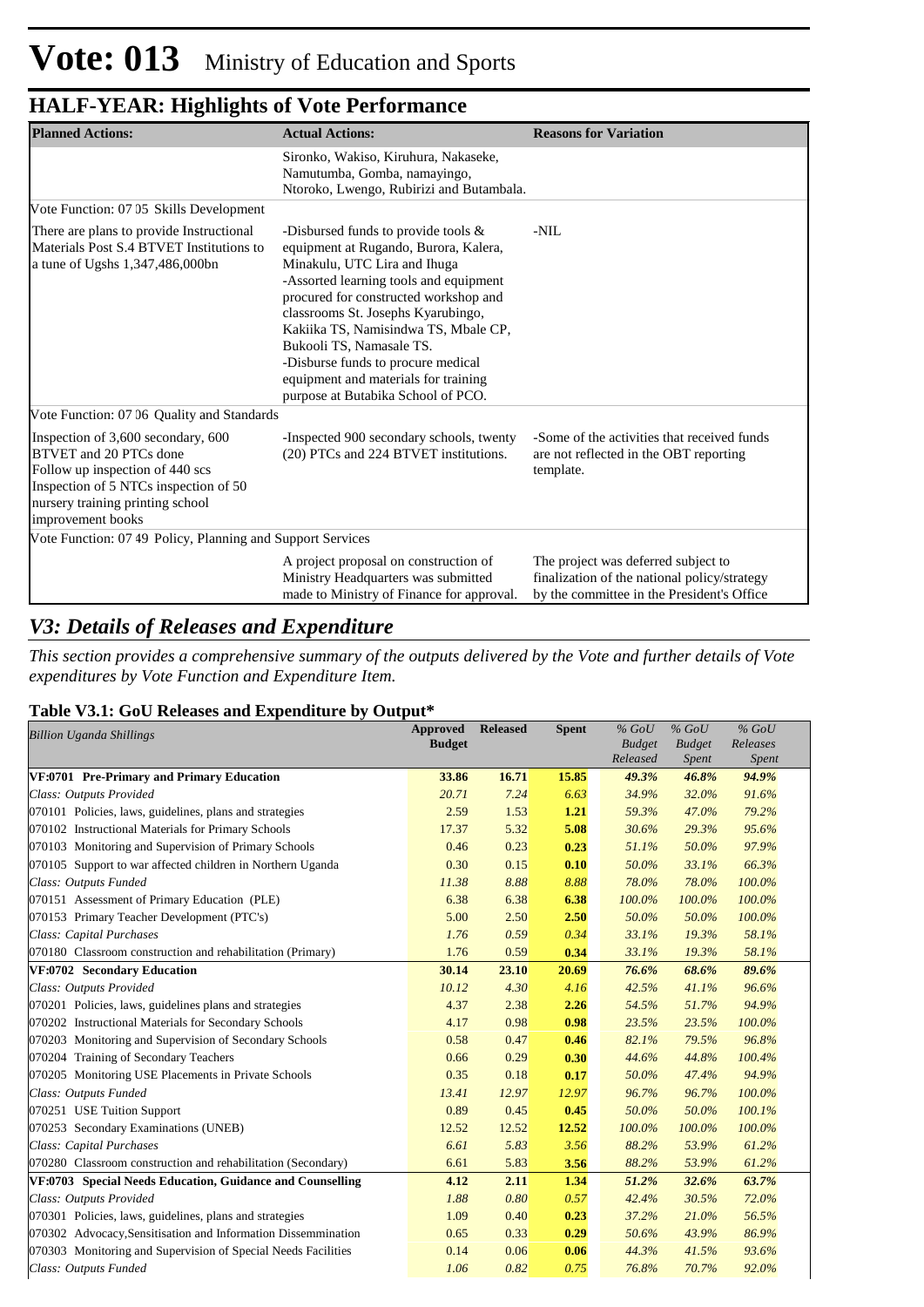| 070351 Special Needs Education Services                                                                            | 1.06         | 0.82         | 0.75         | 76.8%          | 70.7%          | 92.0%            |  |
|--------------------------------------------------------------------------------------------------------------------|--------------|--------------|--------------|----------------|----------------|------------------|--|
| Class: Capital Purchases                                                                                           | 1.18         | 0.50         | 0.02         | 42.1%          | 1.7%           | 4.0%             |  |
| 070372 Government Buildings and Administrative Infrastructure                                                      | 1.18         | 0.50         | 0.02         | 42.1%          | 1.7%           | 4.0%             |  |
| VF:0704 Higher Education                                                                                           | 31.42        | 13.32        | 12.06        | 42.4%          | 38.4%          | 90.5%            |  |
| Class: Outputs Provided                                                                                            | 0.86         | 0.31         | 0.24         | 35.9%          | 27.6%          | 76.9%            |  |
| 070401 Policies, guidelines to universities and other tertiary institutions                                        | 0.44         | 0.15         | 0.13         | 33.6%          | 30.1%          | 89.8%            |  |
| 070402 Operational Support for Private Universities                                                                | 0.42         | 0.16         | 0.11         | 38.4%          | 25.0%          | 65.1%            |  |
| Class: Outputs Funded                                                                                              | 20.50        | 10.34        | 9.16         | 50.4%          | 44.7%          | 88.6%            |  |
| 070451 Support establishment of constituent colleges and Public<br>Universities                                    | 2.00         | 1.00         | 0.60         | 50.0%          | 30.2%          | 60.5%            |  |
| 070452 Support to Research Institutions in Public Universities                                                     | 1.60         | 0.80         | 0.35         | 50.0%          | 22.0%          | 44.0%            |  |
| 070453 Sponsorship Scheme and Staff Development for Masters and<br>Phds                                            | 6.77         | 3.47         | 3.42         | 51.3%          | 50.6%          | 98.5%            |  |
| 070454 Monitoring/supervision and Quality assurance for Tertiary<br>Institutions (AICAD, NCHE, JAB)                | 2.94         | 1.47         | 1.18         | 50.0%          | 40.2%          | 80.4%            |  |
| 070455 Operational Support for Public and Private Universities                                                     | 7.20         | 3.60         | 3.60         | 50.0%          | 50.0%          | 100.0%           |  |
| Class: Capital Purchases                                                                                           | 10.06        | 2.67         | 2.66         | 26.5%          | 26.4%          | 99.8%            |  |
| 070480 Construction and Rehabilitation of facilities                                                               | 10.06        | 2.67         | 2.66         | 26.5%          | 26.4%          | 99.8%            |  |
| VF:0705 Skills Development                                                                                         | 43.41        | 24.63        | 24.69        | 56.7%          | 56.9%          | 100.2%           |  |
| Class: Outputs Provided                                                                                            | 4.66         | 1.65         | 1.62         | 35.5%          | 34.8%          | 98.3%            |  |
| 070501 Policies, laws, guidelines plans and strategies                                                             | 4.00         | 1.27         | 1.24         | 31.7%          | 30.9%          | 97.4%            |  |
| 070502 Training and Capacity Building of BTVET Institutions                                                        | 0.62         | 0.36         | 0.37         | 58.5%          | 59.4%          | 101.5%           |  |
| 070503 Monitoring and Supervision of BTVET Institutions                                                            | 0.04         | 0.02         | 0.02         | 50.0%          | 48.0%          | 95.9%            |  |
| Class: Outputs Funded                                                                                              | 27.04        | 16.98        | 16.99        | 62.8%          | 62.8%          | 100.1%           |  |
| 070551 Operational Support to UPPET BTVET Institutions                                                             | 2.04         | 1.31         | 1.31         | 64.3%          | 64.3%          | 100.0%           |  |
| 070552 Assessment and Technical Support for Health Workers and<br>Colleges                                         | 9.54         | 6.34         | 6.34         | 66.5%          | 66.5%          | 100.0%           |  |
| 070553 Assessment and Profiling of Industrial Skills (DIT, Industrial<br>Training Council)                         | 1.10         | 0.55         | 0.55         | 50.0%          | 50.0%          | 100.0%           |  |
| 070554 Operational Support to Government Technical Colleges                                                        | 14.37        | 8.78         | 8.79         | 61.1%          | 61.2%          | 100.2%           |  |
| Class: Capital Purchases                                                                                           | 11.72        | 6.01         | 6.07         | 51.3%          | 51.8%          | 101.1%           |  |
| 070571 Acquisition of Land by Government                                                                           | 0.50         | 0.29         | 0.29         | 58.5%          | 58.5%          | 100.0%           |  |
| 070573 Roads, Streets and Highways                                                                                 | 0.10         | 0.00         | 0.00         | $0.0\%$        | $0.0\%$        | N/A              |  |
| 070577 Purchase of Specialised Machinery & Equipment                                                               | 1.85         | 0.58         | 0.58         | 31.5%          | 31.5%          | 100.0%           |  |
| 070578 Purchase of Office and Residential Furniture and Fittings                                                   | 0.13         | 0.02         | 0.02         | 17.3%          | 17.3%          | 100.0%           |  |
| 070580 Construction and rehabilitation of learning facilities (BTEVET)                                             | 8.27         | 5.01         | 5.06         | 60.6%          | 61.3%          | 101.1%           |  |
| 070582 Construction and rehabilitation of Accomodation facilities                                                  | 0.87         | 0.10         | 0.11         | 11.3%          | 12.8%          | 113.4%           |  |
| (BTVET)                                                                                                            |              |              |              |                |                |                  |  |
| VF:0706 Quality and Standards                                                                                      | 26.83        | 14.86        | 13.79        | 55.4%          | 51.4%          | 92.8%            |  |
| Class: Outputs Provided                                                                                            | 7.89         | 5.20         | 4.86         | 66.0%          | 61.7%          | 93.5%            |  |
| 070601 Policies, laws, guidelines, plans and strategies                                                            | 4.69         | 3.62         | 3.37         | 77.2%          | 71.8%          | 93.0%            |  |
|                                                                                                                    |              |              |              |                |                |                  |  |
|                                                                                                                    |              |              |              |                |                |                  |  |
| 070602 Curriculum Training of Teachers<br>070604 Training and Capacity Building of Inspectors and Education        | 0.11<br>3.09 | 0.03<br>1.54 | 0.03<br>1.46 | 32.7%<br>50.0% | 29.3%<br>47.3% | 89.7%<br>94.7%   |  |
| Managers                                                                                                           |              |              |              | 53.1%          |                |                  |  |
| Class: Outputs Funded                                                                                              | 13.21        | 7.01         | 6.30         |                | 47.7%          | 89.9%            |  |
| 070651 Training of Primary Teachers (Capitation) and operational cost                                              | 2.83         | 1.41         | 0.73         | 50.0%          | 25.8%          | 51.7%            |  |
| 070652 Teacher Training in Multi Disciplinary Areas                                                                | 1.38         | 0.69         | 0.69         | 50.0%          | 50.0%          | 100.0%           |  |
| 070653 Training of Secondary Teachers and Instructors (NTCs)                                                       | 2.82         | 1.81         | 1.80         | 64.3%          | 63.9%          | 99.4%            |  |
| 070654 Curriculum Development and Training (NCDC)                                                                  | 6.19         | 3.09         | 3.07         | 50.0%          | 49.7%          | 99.4%            |  |
| Class: Capital Purchases                                                                                           | 5.73         | 2.65         | 2.63         | 46.2%          | 45.8%          | 99.1%            |  |
| 070672 Government Buildings and Administrative Infrastructure                                                      | 5.73         | 2.65         | 2.63         | 46.2%          | 45.8%          | 99.1%            |  |
| VF:0707 Physical Education and Sports                                                                              | 6.97         | 3.95         | 2.87         | 56.6%          | 41.1%          | 72.6%            |  |
| Class: Outputs Provided                                                                                            | 1.17         | 0.55         | 0.56         | 46.9%          | 47.4%          | 100.9%           |  |
| 070701 Policies, Laws, Guidelines and Strategies<br>070702 Support to National Sports Organisations/Bodies for PES | 0.27<br>0.62 | 0.10<br>0.31 | 0.10<br>0.31 | 36.6%<br>50.0% | 38.1%<br>50.1% | 104.1%<br>100.3% |  |
| activities                                                                                                         |              |              |              |                |                |                  |  |
| 070704 Sports Management and Capacity Development                                                                  | 0.28         | 0.14         | 0.14         | 50.0%          | 50.0%          | 100.0%           |  |
| Class: Outputs Funded                                                                                              | 2.11         | 1.29         | 1.29         | 61.1%          | 61.1%          | 100.0%           |  |
| 070751 Membership to International Sports Associations                                                             | 0.15         | 0.08         | 0.08         | 50.0%          | 49.9%          | 99.8%            |  |
| 070752 Management Oversight for Sports Development (NCS)                                                           | 1.95         | 1.21         | 1.21         | 61.9%          | 61.9%          | 100.0%           |  |
| Class: Capital Purchases                                                                                           | 3.69         | 2.11         | 1.02         | 57.2%          | 27.7%          | 48.5%            |  |
| 070772 Government Buildings and Administrative Infrastructure                                                      | 3.69         | 2.11         | 1.02         | 57.2%          | 27.7%          | 48.5%            |  |
| VF:0749 Policy, Planning and Support Services                                                                      | 13.75        | 7.47         | 7.09         | 54.3%          | 51.6%          | 94.9%            |  |
| Class: Outputs Provided                                                                                            | 12.52        | 6.85         | 6.49         | 54.7%          | 51.8%          | 94.6%            |  |
| 074901 Policy, consultation, planning and monitoring services                                                      | 1.29         | 0.62         | 0.63         | 48.2%          | 48.5%          | 100.5%           |  |
| 074902 Ministry Support Services<br>074903 Ministerial and Top Management Services                                 | 1.62<br>6.84 | 0.69<br>3.58 | 0.69<br>3.36 | 42.5%<br>52.4% | 42.7%<br>49.2% | 100.5%<br>94.0%  |  |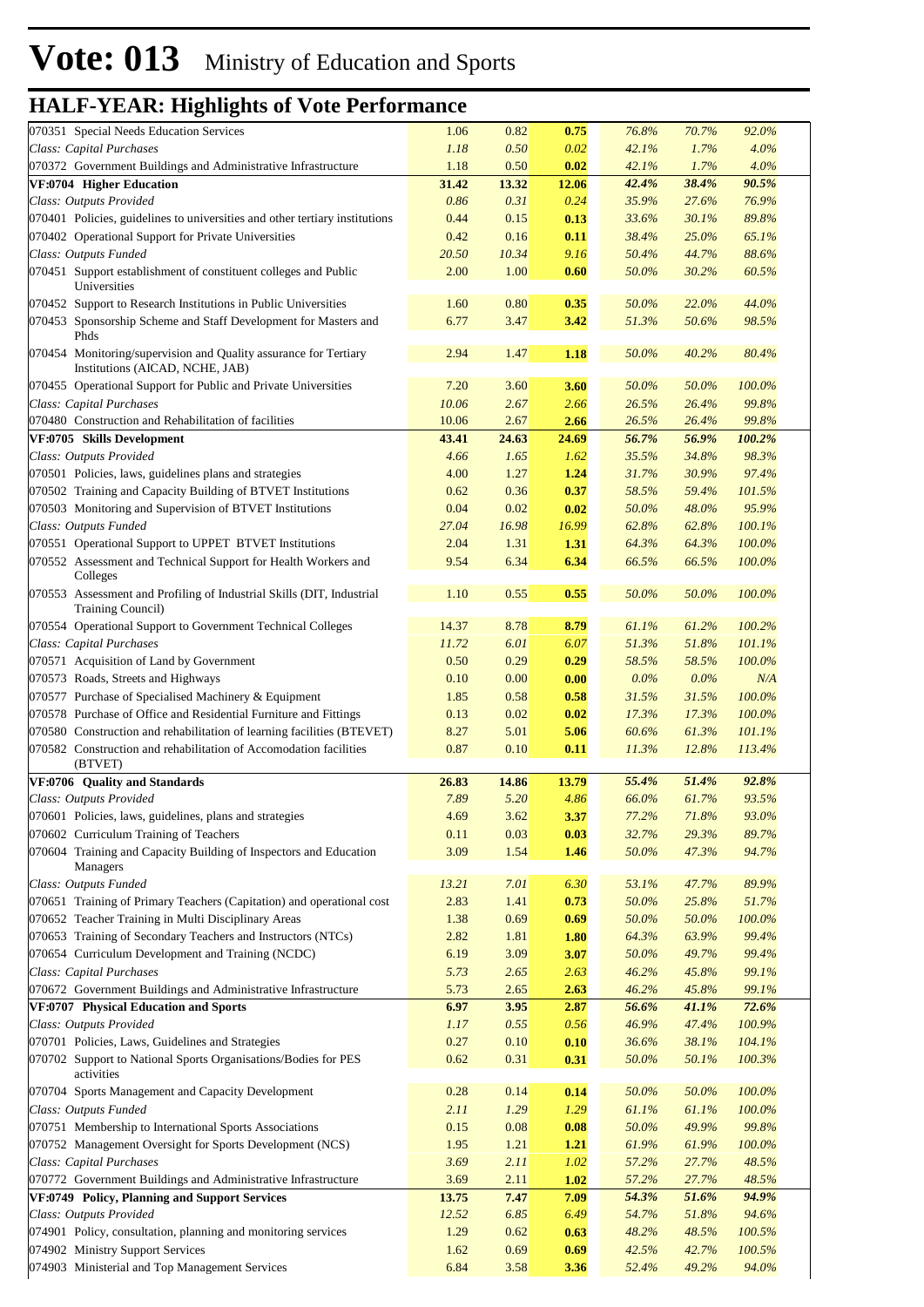# **Vote: 013** Ministry of Education and Sports

### **HALF-YEAR: Highlights of Vote Performance**

| 074904 Education Data and Information Services                   | 1.70   | 1.17   | 1.08  | 69.2% | 63.5% | $91.7\%$ |  |
|------------------------------------------------------------------|--------|--------|-------|-------|-------|----------|--|
| 074905 Financial Management and Accounting Services              | 0.35   | 0.17   | 0.16  | 50.0% | 45.6% | $91.1\%$ |  |
| 074906 Education Sector Co-ordination and Planning               | 0.73   | 0.62   | 0.57  | 84.2% | 77.9% | 92.6%    |  |
| Class: Outputs Funded                                            | 1.23   | 0.61   | 0.60  | 50.0% | 49.1% | 98.2%    |  |
| 074951 Support to National Commission for UNESCO Secretariat and | 1.21   | 0.60   | 0.60  | 50.0% | 49.3% | 98.6%    |  |
|                                                                  |        |        |       |       |       |          |  |
| 074952 Memebership to Accounting Institutions (ACCA)             | 0.02   | 0.01   | 0.01  | 50.0% | 34.0% | 68.0%    |  |
| <b>Total For Vote</b>                                            | 190.52 | 106.14 | 98.37 | 55.7% | 51.6% | 92.7%    |  |
| other organisations                                              |        |        |       |       |       |          |  |

*\* Excluding Taxes and Arrears*

#### **Table V3.2: 2015/16 GoU Expenditure by Item**

|              | <b>Billion Uganda Shillings</b>                            | <b>Approved</b><br><b>Budget</b> | <b>Releases</b> | Expend-<br>iture | % Budged<br><b>Released</b> | % Budget<br><b>Spent</b> | %Releases<br><b>Spent</b> |
|--------------|------------------------------------------------------------|----------------------------------|-----------------|------------------|-----------------------------|--------------------------|---------------------------|
|              | <b>Output Class: Outputs Provided</b>                      | 59.51                            | 26.75           | <b>24.98</b>     | 45.0%                       | 42.0%                    | 93.4%                     |
|              | 211101 General Staff Salaries                              | 9.61                             | 5.17            | 4.67             | 53.8%                       | 48.6%                    | 90.3%                     |
|              | 211102 Contract Staff Salaries (Incl. Casuals, Temporary)  | 3.13                             | 1.56            | 1.49             | 50.0%                       | 47.7%                    | 95.5%                     |
|              | 211103 Allowances                                          | 7.54                             | 4.01            | 3.87             | 53.2%                       | 51.3%                    | 96.4%                     |
|              | 213001 Medical expenses (To employees)                     | 0.02                             | 0.01            | 0.01             | 50.0%                       | 50.0%                    | 100.0%                    |
|              | 221001 Advertising and Public Relations                    | 0.38                             | 0.19            | 0.17             | 49.3%                       | 44.0%                    | 89.3%                     |
|              | 221002 Workshops and Seminars                              | 1.10                             | 0.64            | 0.45             | 58.4%                       | 40.7%                    | 69.8%                     |
|              | 221003 Staff Training                                      | 1.41                             | 0.77            | 0.73             | 54.5%                       | 51.8%                    | 95.2%                     |
|              | 221006 Commissions and related charges                     | 0.10                             | 0.05            | 0.06             | 50.0%                       | 53.3%                    | 106.5%                    |
|              | 221007 Books, Periodicals & Newspapers                     | 19.00                            | 5.17            | 5.11             | 27.2%                       | 26.9%                    | 98.9%                     |
|              | 221008 Computer supplies and Information Technology (IT    | 2.17                             | 0.95            | 0.94             | 43.7%                       | 43.3%                    | 99.2%                     |
|              | 221009 Welfare and Entertainment                           | 0.12                             | 0.06            | 0.06             | 49.9%                       | 49.2%                    | 98.5%                     |
|              | 221011 Printing, Stationery, Photocopying and Binding      | 1.32                             | 0.59            | 0.46             | 44.8%                       | 35.0%                    | 78.2%                     |
|              | 221012 Small Office Equipment                              | 0.08                             | 0.03            | 0.03             | 41.9%                       | 35.1%                    | 83.8%                     |
|              | 221016 IFMS Recurrent costs                                | 0.07                             | 0.03            | 0.03             | 50.0%                       | 50.0%                    | 100.0%                    |
|              | 221017 Subscriptions                                       | 0.15                             | 0.07            | 0.07             | 49.8%                       | 48.9%                    | 98.2%                     |
|              | 221020 IPPS Recurrent Costs                                | 0.03                             | 0.01            | 0.01             | 50.0%                       | 50.0%                    | 100.0%                    |
|              | 222001 Telecommunications                                  | 0.18                             | 0.10            | 0.08             | 53.0%                       | 42.1%                    | 79.5%                     |
|              | 222002 Postage and Courier                                 | 0.01                             | 0.01            | 0.01             | 79.9%                       | 47.7%                    | 59.7%                     |
|              | 222003 Information and communications technology (ICT)     | 0.67                             | 0.35            | 0.37             | 51.9%                       | 55.7%                    | 107.4%                    |
| 223002 Rates |                                                            | 0.11                             | 0.11            | 0.09             | 94.3%                       | 80.1%                    | 85.0%                     |
|              | $223003$ Rent – (Produced Assets) to private entities      | 0.70                             | 0.37            | 0.32             | 52.9%                       | 45.9%                    | 86.9%                     |
|              | 223004 Guard and Security services                         | 0.16                             | 0.08            | 0.07             | 50.1%                       | 47.9%                    | 95.8%                     |
|              | 223005 Electricity                                         | 0.17                             | 0.09            | 0.08             | 49.6%                       | 49.0%                    | 98.7%                     |
| 223006 Water |                                                            | 0.03                             | 0.02            | 0.01             | 49.0%                       | 43.8%                    | 89.3%                     |
|              | $223901$ Rent – (Produced Assets) to other govt. units     | 2.50                             | 1.25            | 1.26             | 50.0%                       | 50.3%                    | 100.6%                    |
|              | 224006 Agricultural Supplies                               | 0.59                             | 0.30            | 0.30             | 50.0%                       | 50.0%                    | 100.0%                    |
|              | 225001 Consultancy Services- Short term                    | 1.46                             | 0.92            | 0.58             | 62.8%                       | 39.4%                    | 62.8%                     |
|              | 225002 Consultancy Services-Long-term                      | 0.66                             | 0.17            | 0.06             | 26.5%                       | 9.5%                     | 36.1%                     |
|              | 227001 Travel inland                                       | 3.46                             | 2.20            | 2.15             | 63.7%                       | 62.2%                    | 97.6%                     |
|              | 227002 Travel abroad                                       | 0.42                             | 0.30            | 0.29             | 71.6%                       | 70.7%                    | 98.8%                     |
|              | 227004 Fuel, Lubricants and Oils                           | 0.28                             | 0.16            | 0.16             | 57.0%                       | 55.8%                    | 97.8%                     |
|              | 228001 Maintenance - Civil                                 | 0.06                             | 0.03            | 0.03             | 50.0%                       | 50.0%                    | 100.0%                    |
|              | 228002 Maintenance - Vehicles                              | 0.16                             | 0.11            | 0.10             | 68.3%                       | 63.3%                    | 92.7%                     |
|              | 228003 Maintenance – Machinery, Equipment & Furniture      | 0.23                             | 0.13            | 0.11             | 56.4%                       | 49.9%                    | 88.5%                     |
|              | 228004 Maintenance - Other                                 | 1.39                             | 0.73            | 0.71             | 52.0%                       | 51.2%                    | 98.3%                     |
|              | 282104 Compensation to 3rd Parties                         | 0.05                             | 0.03            | 0.02             | 50.0%                       | 50.0%                    | 99.9%                     |
|              | <b>Output Class: Outputs Funded</b>                        | 90.24                            | 59.04           | 57.04            | 65.4%                       | 63.2%                    | 96.6%                     |
|              | 262101 Contributions to International Organisations (Curre | 1.36                             | 0.68            | 0.67             | 50.0%                       | 49.2%                    | 98.3%                     |
|              | 263106 Other Current grants (Current)                      | 71.88                            | 46.67           | 44.77            | 64.9%                       | 62.3%                    | 95.9%                     |
|              | 263340 Other grants                                        | 7.20                             | 3.60            | <b>3.60</b>      | 50.0%                       | 50.0%                    | 100.0%                    |
|              | 264101 Contributions to Autonomous Institutions            | 9.48                             | 7.93            | 7.88             | 83.7%                       | 83.1%                    | 99.4%                     |
|              | 264102 Contributions to Autonomous Institutions (Wage Su   | 0.01                             | 0.01            | 0.01             | 50.0%                       | 49.8%                    | 99.6%                     |
|              | 321440 Other grants                                        | 0.30                             | 0.15            | 0.10             | 50.0%                       | 33.1%                    | 66.3%                     |
|              | <b>Output Class: Capital Purchases</b>                     | 41.64                            | 20.78           | 16.63            | 49.9%                       | 39.9%                    | 80.0%                     |
|              | 231001 Non Residential buildings (Depreciation)            | 35.82                            | 18.24           | 14.66            | 50.9%                       | 40.9%                    | 80.4%                     |
|              | 231002 Residential buildings (Depreciation)                | 0.93                             | 0.12            | 0.08             | 12.6%                       | 8.0%                     | 63.8%                     |
|              | 231003 Roads and bridges (Depreciation)                    | 0.10                             | 0.00            | 0.00             | 0.0%                        | 0.0%                     | $\rm N/A$                 |
|              | 231005 Machinery and equipment                             | 1.85                             | 0.58            | 0.58             | 31.5%                       | 31.5%                    | 100.0%                    |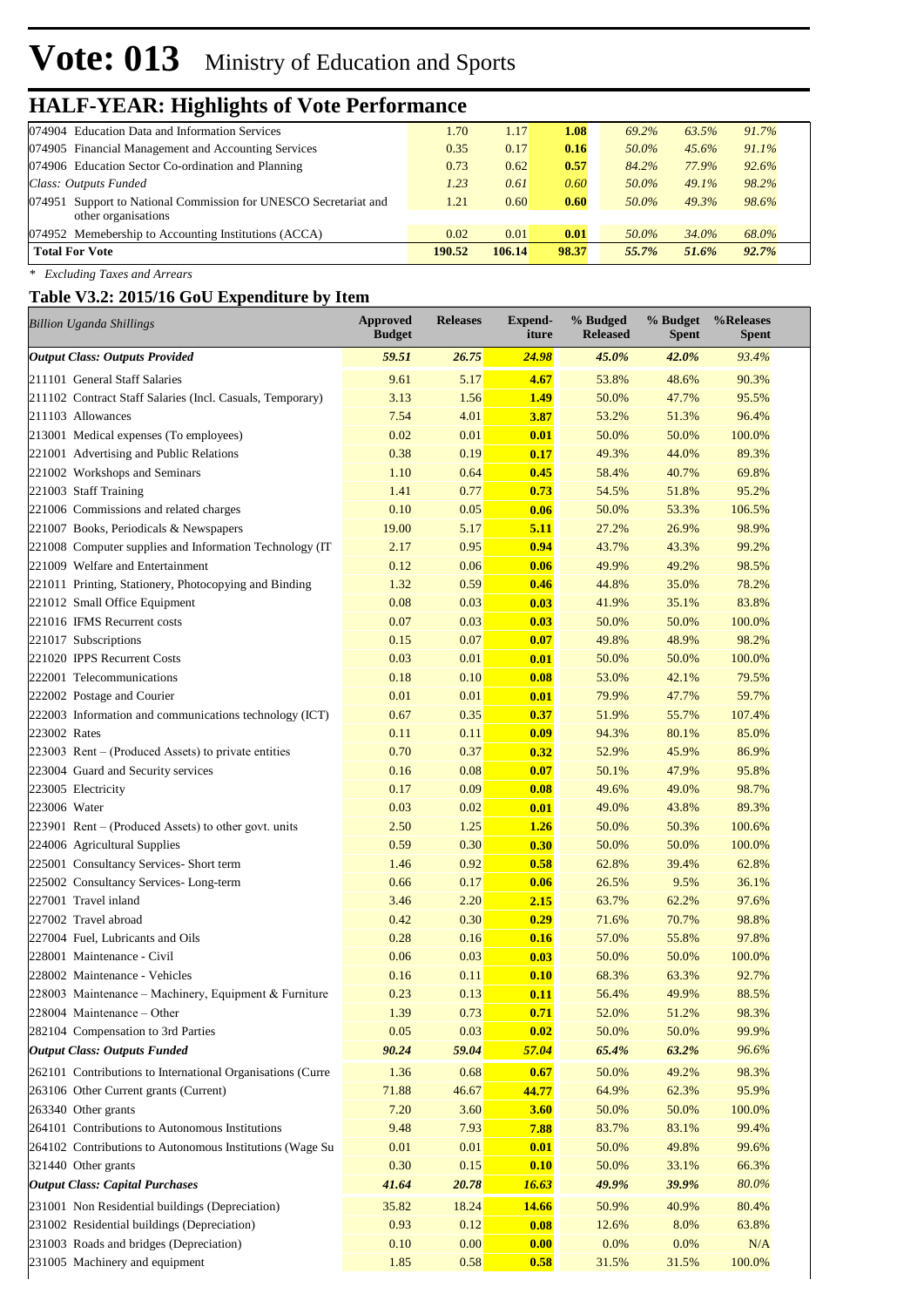| <b>Billion Uganda Shillings</b>                           | Approved<br><b>Budget</b> | <b>Releases</b> | Expend-<br>iture | % Budged<br><b>Released</b> | % Budget<br><b>Spent</b> | %Releases<br><b>Spent</b> |
|-----------------------------------------------------------|---------------------------|-----------------|------------------|-----------------------------|--------------------------|---------------------------|
| 231006 Furniture and fittings (Depreciation)              | 0.13                      | 0.02            | 0.02             | 17.3%                       | 17.3%                    | 100.0%                    |
| 281503 Engineering and Design Studies & Plans for capital | 0.40                      | 0.40            | 0.06             | 100.0%                      | 16.1%                    | 16.1%                     |
| 281504 Monitoring, Supervision & Appraisal of capital wor | 1.02                      | 0.68            | 0.66             | 66.8%                       | 64.2%                    | 96.1%                     |
| 311101 Land                                               | 0.50                      | 0.29            | 0.29             | 58.5%                       | 58.5%                    | 100.0%                    |
| 312204 Taxes on Machinery, Furniture & Vehicles           | 0.88                      | 0.44            | 0.27             | 50.0%                       | 31.2%                    | 62.4%                     |
| <b>Output Class: Arrears</b>                              | 0.29                      | 0.29            | 0.19             | $100.0\%$                   | 64.3%                    | 64.3%                     |
| 321612 Water arrears (Budgeting)                          | 0.29                      | 0.29            | 0.19             | 100.0%                      | 64.3%                    | 64.3%                     |
| <b>Grand Total:</b>                                       | 191.68                    | 106.87          | 98.83            | 55.8%                       | 51.6%                    | 92.5%                     |
| <b>Total Excluding Taxes and Arrears:</b>                 | 190.52                    | 106.14          | 98.37            | 55.7%                       | 51.6%                    | 92.7%                     |

#### **Table V3.3: GoU Releases and Expenditure by Project and Programme\***

|      | <b>Billion Uganda Shillings</b>                                   | <b>Approved</b><br><b>Budget</b> | <b>Released</b> | <b>Spent</b> | $%$ GoU<br><b>Budget</b><br>Released | $%$ GoU<br><b>Budget</b><br><i>Spent</i> | $%$ GoU<br>Releases<br>Spent |  |
|------|-------------------------------------------------------------------|----------------------------------|-----------------|--------------|--------------------------------------|------------------------------------------|------------------------------|--|
|      | VF:0701 Pre-Primary and Primary Education                         | 33.86                            | 16.71           | 15.85        | 49.3%                                | 46.8%                                    | 94.9%                        |  |
|      | <b>Recurrent Programmes</b>                                       |                                  |                 |              |                                      |                                          |                              |  |
| 02   | <b>Basic Education</b>                                            | 30.80                            | 15.21           | 14.91        | 49.4%                                | 48.4%                                    | 98.0%                        |  |
|      | <b>Development Projects</b>                                       |                                  |                 |              |                                      |                                          |                              |  |
|      | 0176 Child Friendly Basic Education (0176)                        | 0.00                             | 0.00            | 0.00         | N/A                                  | N/A                                      | N/A                          |  |
| 0210 | WFP Karamoja (0210)                                               | 0.00                             | 0.00            | 0.00         | N/A                                  | N/A                                      | N/A                          |  |
| 0943 | Emergency Construction of Primary Schools (0943)                  | 1.86                             | 0.64            | 0.39         | 34.3%                                | 21.1%                                    | 61.4%                        |  |
| 1232 | Karamoja Primary Education Project                                | 1.20                             | 0.86            | 0.55         | 71.4%                                | 46.0%                                    | 64.5%                        |  |
| 1296 | Uganda Teacher and School Effectiveness Project                   | 0.00                             | 0.00            | 0.00         | N/A                                  | N/A                                      | N/A                          |  |
|      | VF:0702 Secondary Education                                       | 30.14                            | 23.10           | 20.69        | 76.6%                                | 68.6%                                    | 89.6%                        |  |
|      | <b>Recurrent Programmes</b>                                       |                                  |                 |              |                                      |                                          |                              |  |
| 03   | Secondary Education                                               | 15.67                            | 14.04           | 14.03        | 89.6%                                | 89.6%                                    | 100.0%                       |  |
| 14   | Private Schools Department                                        | 0.62                             | 0.25            | 0.24         | 40.4%                                | 38.9%                                    | 96.2%                        |  |
|      | <b>Development Projects</b>                                       |                                  |                 |              |                                      |                                          |                              |  |
|      | 0897 Development of Secondary Education (0897)                    | 6.77                             | 2.33            | 2.25         | 34.4%                                | 33.3%                                    | 96.8%                        |  |
| 0949 | ADB III Post Primary Education (0949)                             | 0.00                             | 0.00            | 0.00         | N/A                                  | N/A                                      | N/A                          |  |
| 1091 | Support to USE (IDA)                                              | 0.89                             | 0.68            | 0.69         | 76.3%                                | 77.3%                                    | 101.4%                       |  |
| 1092 | ADB IV Support to USE (1092)                                      | 6.20                             | 5.81            | 3.48         | 93.7%                                | 56.1%                                    | 59.9%                        |  |
|      | VF:0703 Special Needs Education, Guidance and Counselling         | 4.12                             | 2.11            | 1.34         | 51.2%                                | 32.6%                                    | 63.7%                        |  |
|      | <b>Recurrent Programmes</b>                                       |                                  |                 |              |                                      |                                          |                              |  |
| 06   | Special Needs Education and Career Guidance                       | 1.11                             | 0.62            | 0.55         | 55.4%                                | 49.3%                                    | 89.0%                        |  |
| 15   | Guidance and Counselling                                          | 0.95                             | 0.61            | 0.60         | 63.7%                                | 63.5%                                    | 99.7%                        |  |
|      | <b>Development Projects</b>                                       |                                  |                 |              |                                      |                                          |                              |  |
|      | 1308 Development and Improvement of Special Needs Education (SNE) | 2.06                             | 0.89            | 0.19         | 43.1%                                | 9.3%                                     | 21.6%                        |  |
|      | VF:0704 Higher Education                                          | 31.42                            | 13.32           | 12.06        | 42.4%                                | 38.4%                                    | 90.5%                        |  |
|      | <b>Recurrent Programmes</b>                                       |                                  |                 |              |                                      |                                          |                              |  |
| 07   | <b>Higher Education</b>                                           | 20.94                            | 10.49           | 9.29         | 50.1%                                | 44.4%                                    | 88.6%                        |  |
|      | Development Projects                                              |                                  |                 |              |                                      |                                          |                              |  |
|      | 1241 Development of Uganda Petroleum Institute Kigumba            | 10.00                            | 2.63            | 2.63         | 26.3%                                | 26.3%                                    | 100.0%                       |  |
|      | 1273 Support to Higher Education, Science & Technology            | 0.48                             | 0.20            | 0.14         | 41.3%                                | 28.4%                                    | 68.7%                        |  |
|      | VF:0705 Skills Development                                        | 43.41                            | 24.63           | 24.69        | 56.7%                                | 56.9%                                    | 100.2%                       |  |
|      | <b>Recurrent Programmes</b>                                       |                                  |                 |              |                                      |                                          |                              |  |
| 05   | <b>BTVET</b>                                                      | 17.83                            | 10.12           | 10.10        | 56.8%                                | 56.7%                                    | 99.7%                        |  |
| 10   | <b>NHSTC</b>                                                      | 9.59                             | 6.37            | 6.36         | 66.4%                                | 66.4%                                    | 100.0%                       |  |
| 11   | Dept. Training Institutions                                       | 2.70                             | 1.33            | 1.33         | 49.4%                                | 49.4%                                    | 100.0%                       |  |
|      | Development Projects                                              |                                  |                 |              |                                      |                                          |                              |  |
|      | 0191 Rehabilitation Nat. Health Training College                  | 0.00                             | 0.00            | 0.00         | N/A                                  | N/A                                      | N/A                          |  |
|      | 0942 Development of BTVET                                         | 8.05                             | 4.99            | 5.33         | 62.0%                                | 66.2%                                    | 106.8%                       |  |
| 0971 | Development of TVET P7 Graduate                                   | 2.00                             | 0.69            | 0.70         | 34.5%                                | 34.9%                                    | 101.2%                       |  |
| 1093 | Nakawa Vocational Training Institute (1093)                       | 0.40                             | 0.13            | 0.08         | 32.3%                                | 19.9%                                    | 61.5%                        |  |
| 1270 | Support to National Health & Departmental Training Institutions   | 2.85                             | 1.00            | 0.78         | 35.1%                                | 27.4%                                    | 78.1%                        |  |
| 1310 | Albertine Region Sustainable Development Project                  | $0.00\,$                         | 0.00            | 0.00         | N/A                                  | N/A                                      | N/A                          |  |
|      | VF:0706 Quality and Standards                                     | 26.83                            | 14.86           | 13.79        | 55.4%                                | 51.4%                                    | 92.8%                        |  |
|      | <b>Recurrent Programmes</b>                                       |                                  |                 |              |                                      |                                          |                              |  |
| 04   | <b>Teacher Education</b>                                          | 16.54                            | 10.15           | 9.40         | 61.4%                                | 56.8%                                    | 92.6%                        |  |
| 09   | <b>Education Standards Agency</b>                                 | 3.92                             | 1.95            | 1.69         | 49.7%                                | 43.1%                                    | 86.6%                        |  |
|      | <b>Development Projects</b>                                       |                                  |                 |              |                                      |                                          |                              |  |
|      | 0944 Development of PTCs (0944)                                   | 5.48                             | 2.62            | 2.58         | 47.9%                                | 47.1%                                    | 98.4%                        |  |
|      |                                                                   |                                  |                 |              |                                      |                                          |                              |  |